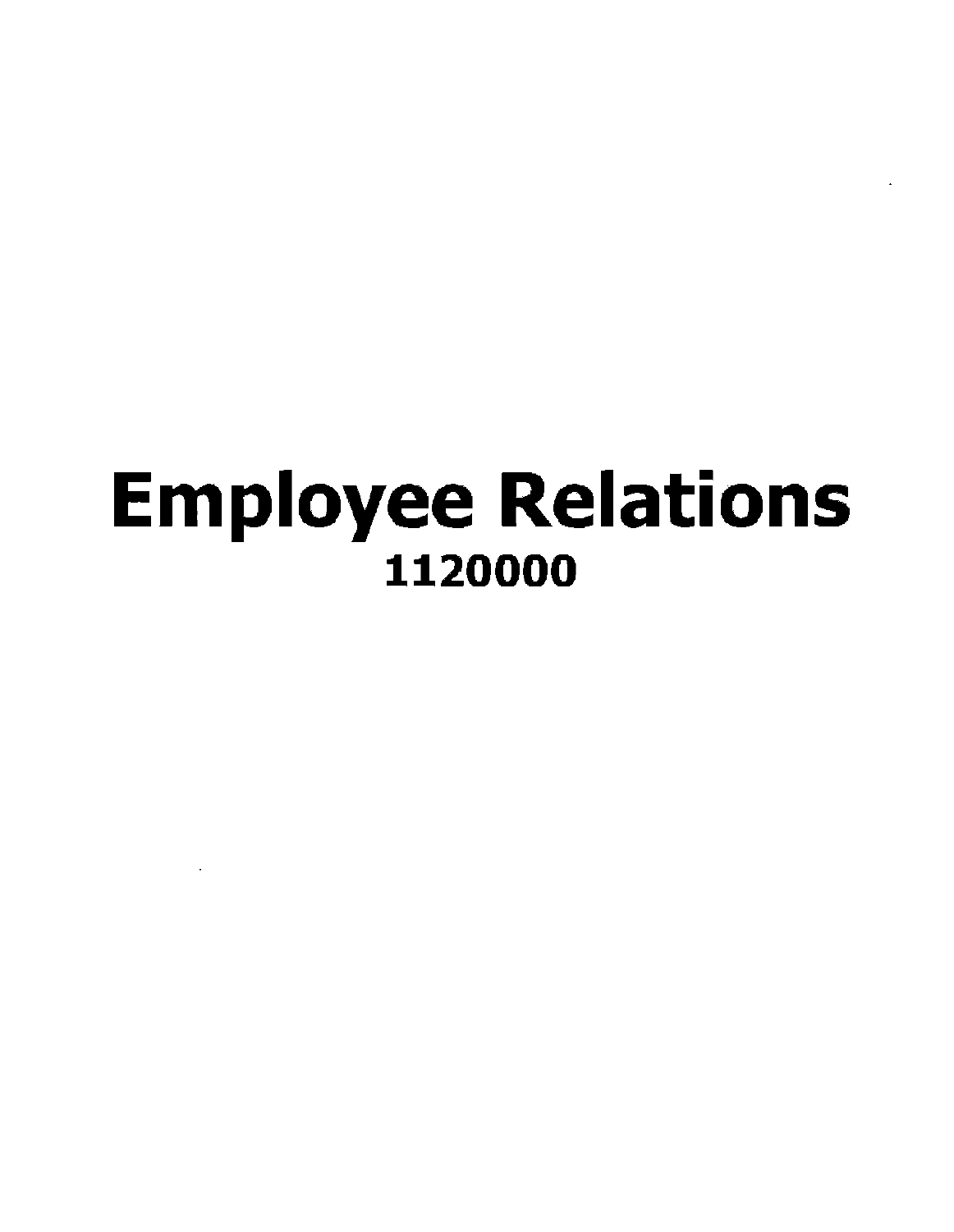

OSC Use Only: Reporting Code:

Category Code:

#### FORM B NYS GOER Award 66816

### State Consultant Services - Contractor's Annual Employment Report Report Period: April 1, 2017 to March 31, 2018

| State Agency Name:                                                                                                                                                                                                                                                                                                                                                       | Governor's Office of Employee Relations                                                                              |              | Agency Code/ID:           | 1120000                      |  |
|--------------------------------------------------------------------------------------------------------------------------------------------------------------------------------------------------------------------------------------------------------------------------------------------------------------------------------------------------------------------------|----------------------------------------------------------------------------------------------------------------------|--------------|---------------------------|------------------------------|--|
| Contractor Name:                                                                                                                                                                                                                                                                                                                                                         | The Research Foundation for SUNY on behalf of the<br>University at Albany, 1400 Washington Ave., Albany,<br>NY 12222 |              | Contract Number:          | $-C14037-$                   |  |
| Contract Start Date:                                                                                                                                                                                                                                                                                                                                                     | 1/1/2014                                                                                                             |              | <b>Contract End Date:</b> | 12/31/2019                   |  |
| Description of Services Being Provided: Job Skills and Professional Development<br>Scope of Contract (Choose one that best fits):<br>Evaluation Research<br>Analysis<br>Training X<br>Data Processing Computer Programming<br>Other IT Consulting<br>Engineering Architect Services Surveying Environmental Services<br>Health Services<br><b>Mental Health Services</b> |                                                                                                                      |              |                           |                              |  |
| Accounting                                                                                                                                                                                                                                                                                                                                                               | Other Consulting<br>Auditing Paralegal Legal                                                                         | Number of    | Number of hours           | Amount Payable               |  |
|                                                                                                                                                                                                                                                                                                                                                                          | <b>Employment Category</b>                                                                                           | Employees    | worked                    | Under the Contract           |  |
| Administrative Services Managers 11-3011.00                                                                                                                                                                                                                                                                                                                              |                                                                                                                      | 11           | 9.058.4                   | \$<br>501,580.87             |  |
| Computer Suppt. Specialist 15-1041.00                                                                                                                                                                                                                                                                                                                                    |                                                                                                                      | 1            | 294.1                     | s<br>14,708.71               |  |
| Computer Programmers 15-1021.00                                                                                                                                                                                                                                                                                                                                          |                                                                                                                      | 3            | 558.9                     | \$<br>36,677.45              |  |
| Education Administr, -Postsec 11-9033.00                                                                                                                                                                                                                                                                                                                                 |                                                                                                                      | 9            | 1,099.3                   | \$<br>147,116.35             |  |
|                                                                                                                                                                                                                                                                                                                                                                          | Exec. Secretaries & Admin. Assistants 43-6011.00                                                                     | 4            | 5,026.8                   | \$<br>169,612.24             |  |
| Graphic Designer 27-1024.00                                                                                                                                                                                                                                                                                                                                              |                                                                                                                      | $\bf{0}$     | 0.0                       | \$                           |  |
| Network & Computer Sys Adm 15-1071.00                                                                                                                                                                                                                                                                                                                                    |                                                                                                                      | 0            | 0.0                       | S                            |  |
|                                                                                                                                                                                                                                                                                                                                                                          | Office & Administrative Support, all other 43-9199.99                                                                | $\mathbf{0}$ | 0.0                       | \$                           |  |
|                                                                                                                                                                                                                                                                                                                                                                          | Vocational Educ. Teacher - Postsec. 25-1194.00                                                                       | 5            | 5.683.6                   | \$<br>406,557.52             |  |
| Graduate Teaching Assistant 25-1191.00                                                                                                                                                                                                                                                                                                                                   |                                                                                                                      | 1            | 405.2                     | \$<br>10,991.35              |  |
|                                                                                                                                                                                                                                                                                                                                                                          | Social Scientists & Related Workers, All Other 19-3099.99                                                            | 3            | 1,546.2                   | \$<br>91,783,49              |  |
|                                                                                                                                                                                                                                                                                                                                                                          | Training and Development Managers 11-3042.00                                                                         | 2            | 1,378.6                   | $\overline{\$}$<br>84,229.34 |  |
| Social Science Research Assistant 19-4061.00                                                                                                                                                                                                                                                                                                                             |                                                                                                                      | $\mathbf{1}$ | 156.9                     | \$<br>12,878.52              |  |
| Business Teachers, Postsecondary 25-1011.00                                                                                                                                                                                                                                                                                                                              |                                                                                                                      | 4            | 2,737.0                   | 7<br>366,945,00              |  |
|                                                                                                                                                                                                                                                                                                                                                                          |                                                                                                                      | O            | 0.0                       | \$                           |  |
|                                                                                                                                                                                                                                                                                                                                                                          |                                                                                                                      | 0            | 0.0                       | $\overline{\mathbb{S}}$      |  |
|                                                                                                                                                                                                                                                                                                                                                                          |                                                                                                                      | $\Omega$     | 0.0                       | \$                           |  |
|                                                                                                                                                                                                                                                                                                                                                                          | <b>Total this page</b>                                                                                               | 44           | 27,945.0                  | \$<br>1,843,081              |  |
| <b>Grand Total</b>                                                                                                                                                                                                                                                                                                                                                       |                                                                                                                      | 44           | 27,945.0                  | S<br>1,843,081.00            |  |

Name of person who prepared this report: Julie Aversa

Title: Project Staff Associate

Phone No: 518-442-6566

Chilie aura Preparer's Signature: Date Prepared: 4/23/2018

Submit Form B to each of the following locations: NYS Office of the State Comptroller, Bureau of Contracts, 110 State Street, 11<sup>th</sup> Floor, Albany, NY 12236; Attn: Consultant Reporting, Fax (518) 474-8030 or (518)-473-8808; NYS Department of Civil Service, Alfred E. Smith Office Building, Albany, NY 12239; NYS Governor's Office of Employee Relations, Division for Administration, 2 Empire State Plaza, 8th Floor, Albany, NY 12223-1250, email Chana.Golden@goer.ny.gov.

Chapter 10 defines Consulting Services to include any contracts entered into by the University for analysis, evaluation, research, training, data processing, computer programming, engineering, environmental, health, and mental health services, accounting, auditing, paralegal, legal or similar services.

(Note: Access the O\*NET database, which is available through the US Department of Labor's Employment and Training Administration, on-line at online onetcenter org to find a list of occupations.)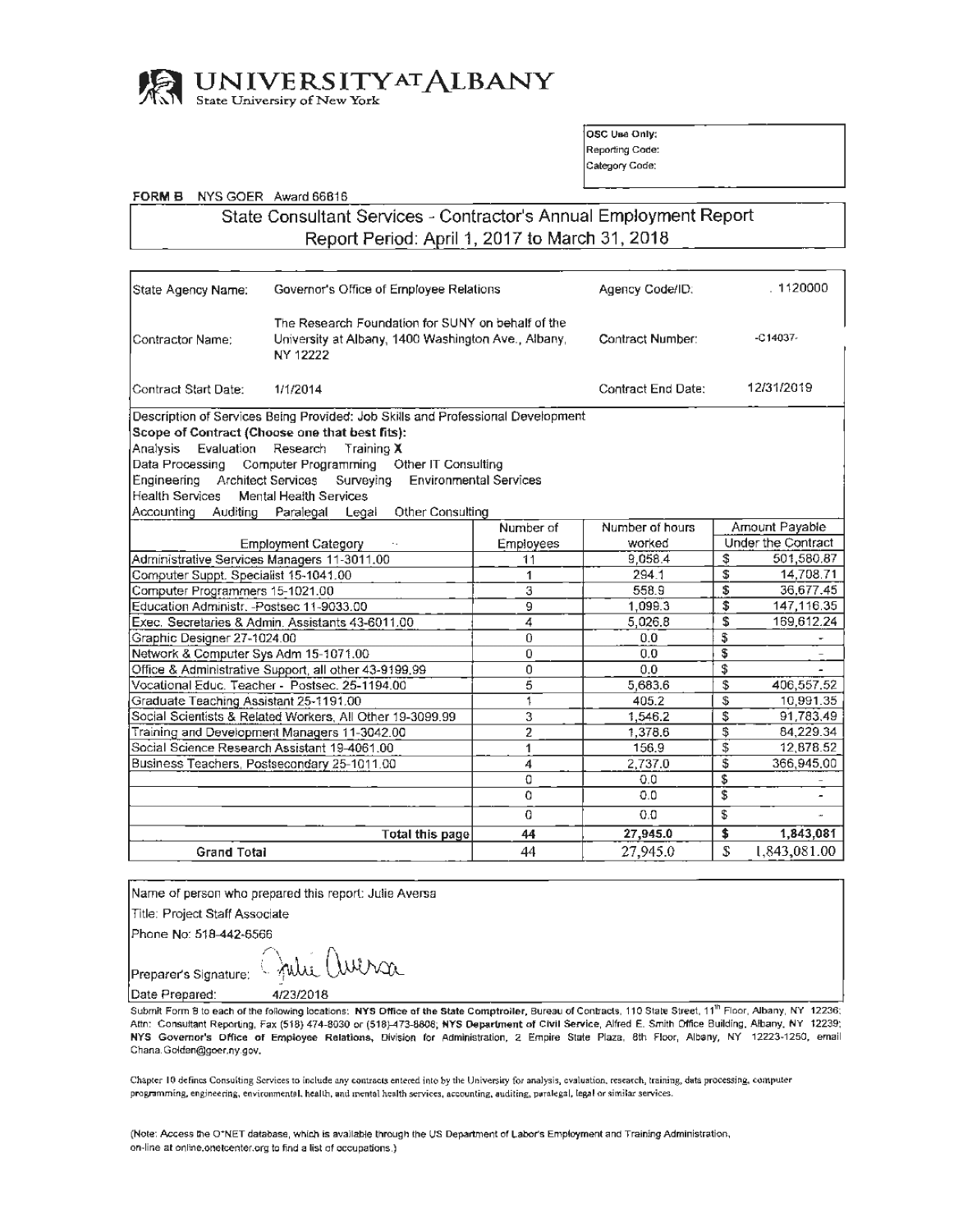### New York State Consultant Services **Contractor's Annual Employment Report**

Report Period: April 1, 2017 to March 31, 2018

| Contracting State Agency Name: Governor's Office of Employee Relations (GOER)                                     |                                  |                                  |                                                    |
|-------------------------------------------------------------------------------------------------------------------|----------------------------------|----------------------------------|----------------------------------------------------|
| Contract Number: C16003<br>Agency Business Unit: OER01                                                            |                                  |                                  |                                                    |
| Contract Term: 01/01/2017 to 12/21/2021                                                                           |                                  | Agency Department ID: 1120000    |                                                    |
| Contractor Name: Briljent, LLC                                                                                    |                                  |                                  |                                                    |
| Contractor Address: 7615 W Jefferson Blvd. Fort Wayne, IN 46804                                                   |                                  |                                  |                                                    |
| Description of Services Being Provided: Briljent would provide interpersonal communication<br>and writing skills. |                                  |                                  |                                                    |
|                                                                                                                   |                                  |                                  |                                                    |
| Scope of Contract (Choose one that best fits):                                                                    |                                  |                                  |                                                    |
| $\Box$ Analysis<br>$\exists$ Evaluation                                                                           | Research<br>$\boxtimes$ Training |                                  |                                                    |
| Data Processing<br>$\Box$ Computer Programming                                                                    |                                  | □ Other IT consulting            |                                                    |
| Engineering<br>Architect Services                                                                                 | $\Box$ Surveying                 | Environmental Services           |                                                    |
| <b>Health Services</b><br>$\Box$ Mental Health Services                                                           |                                  |                                  |                                                    |
| Accounting<br>Auditing                                                                                            | $\Box$ Legal<br>Paralegal        | Other Consulting                 |                                                    |
| <b>Employment Category</b>                                                                                        | Number of<br>Employees           | Number of<br><b>Hours Worked</b> | <b>Amount Payable</b><br><b>Under the Contract</b> |
| No services performed to date***                                                                                  | 0.00                             | 0.00                             | \$0.00                                             |
|                                                                                                                   | 0.00                             | 0.00                             | \$0.00                                             |
|                                                                                                                   | 0.00                             | 0.00                             | \$0.00                                             |
|                                                                                                                   | 0.00                             | 0.00                             | \$0.00                                             |
|                                                                                                                   | 0.00                             | 0.00                             | \$0.00                                             |
|                                                                                                                   | 0.00                             | 0.00                             | \$0.00                                             |
|                                                                                                                   | 0.00                             | 0.00                             | \$0.00                                             |
|                                                                                                                   | 0.00                             | 0.00                             | \$0.00                                             |
|                                                                                                                   | 0.00                             | 0.00                             | \$0.00                                             |
|                                                                                                                   | 0.00                             | 0.00                             | \$0.00                                             |
|                                                                                                                   | 0.00                             | 0.00                             | \$0.00                                             |
|                                                                                                                   | 0.00                             | 0.00                             | \$0.00                                             |
|                                                                                                                   | 0.00                             | 0.00                             | \$0.00                                             |
| Total this Page                                                                                                   | 0.00                             | 0.00                             | \$.<br>0.00                                        |
| <b>Grand Total</b>                                                                                                | 0.00                             | $\overline{0}$                   | 0                                                  |

Name of person who prepared this report: Desiree Edwards

Title: HR Generalist  $\sqrt{2}$ .  $\sqrt{2}d$ . mad.

Preparer's Signature: <u>4 MUN ANDIAN ANDIAN</u>

Date Prepared: 05/071201 8

(Use additional pages, if necessary) example to the extra set of the Page 1 of 1

Phone#: 317-617-1091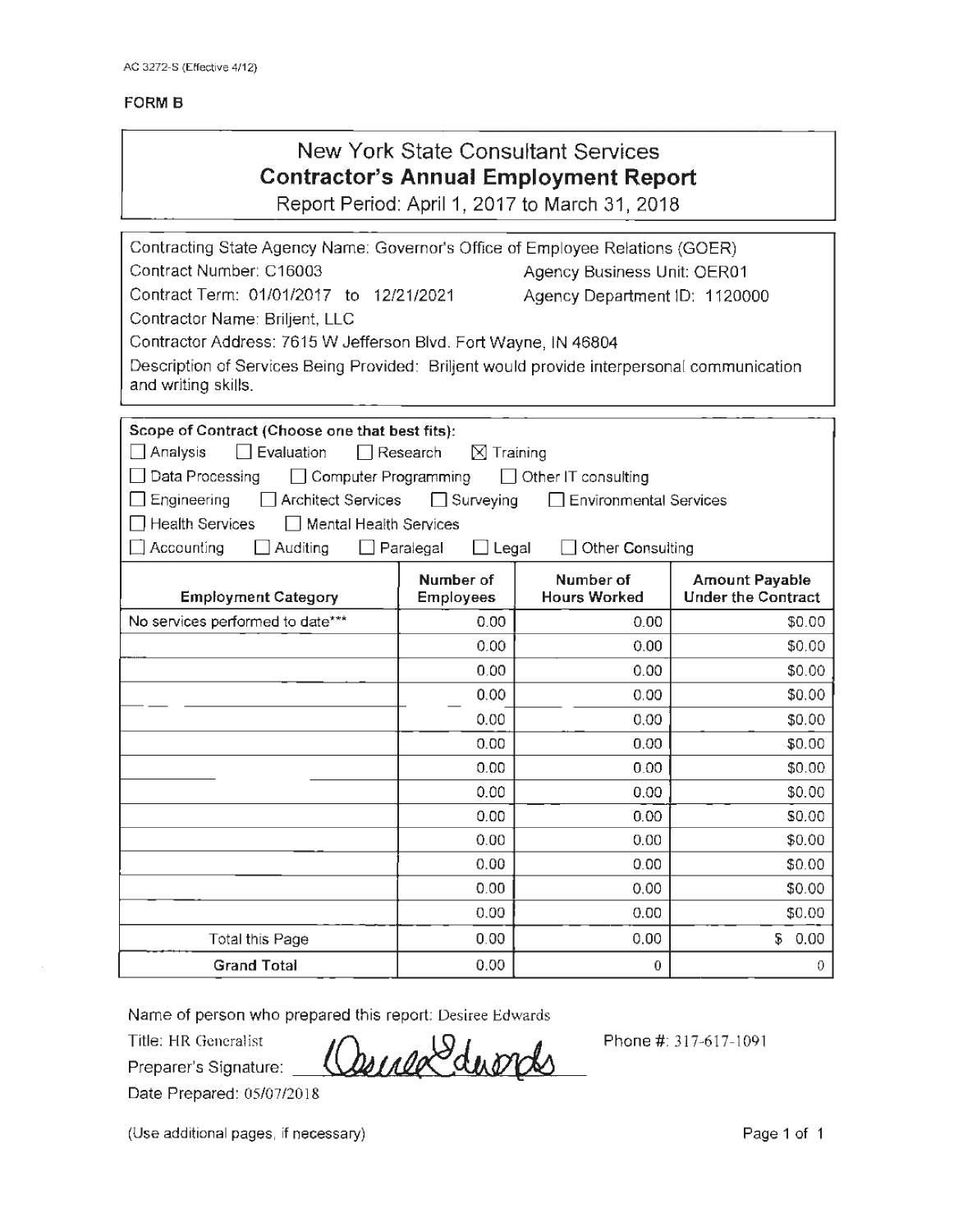**FORM B** OSC Use Only: Reporting Code: Category Code:

### **State Consultant Services Contractor's Annual Employment Report Report Period: April 1, 2017 to March 31, 2018**

| Contracting State Agency Name: Governor's Office of Employee Relations                        |
|-----------------------------------------------------------------------------------------------|
| Agency Code: OER01 - 1120000                                                                  |
| Contract Number: C16004                                                                       |
| Contract Term: 01/01/17 to 12/31/21                                                           |
| Contractor Name: Capital Region Language Center, LLC                                          |
| Contractor Address: 24 Aviation Rd. Suite 100 Albany, NY 12205                                |
| Description of Services Being Provided: Adult Education Basics Training Program, English as a |
| Second Language (ESOL)                                                                        |
|                                                                                               |

| Scope of Contract (Choose one that best fits):<br>Analysis Evaluation Research Training X<br>Data Processing $\Box$ Computer Programming $\Box$ Other IT consulting $\Box$<br>Engineering $\Box$ Architect Services $\Box$ Surveying $\Box$ Environmental Services $\Box$<br>Health Services □ Mental Health Services □<br>Accounting $\Box$ | Auditing $\Box$ Paralegal $\Box$ Legal $\Box$ | Other Consulting $\square$ |                                      |
|----------------------------------------------------------------------------------------------------------------------------------------------------------------------------------------------------------------------------------------------------------------------------------------------------------------------------------------------|-----------------------------------------------|----------------------------|--------------------------------------|
| <b>Employment Category</b>                                                                                                                                                                                                                                                                                                                   | Number of Employees                           | Number of Hours Worked     | Amount Payable Under<br>the Contract |
| Training and Development<br>Specialist                                                                                                                                                                                                                                                                                                       |                                               | 88                         | 14,258.50                            |
| Training and Development<br>Specialist                                                                                                                                                                                                                                                                                                       |                                               | 88                         | 14,258.50                            |
|                                                                                                                                                                                                                                                                                                                                              |                                               |                            |                                      |
|                                                                                                                                                                                                                                                                                                                                              |                                               |                            |                                      |
|                                                                                                                                                                                                                                                                                                                                              |                                               |                            |                                      |
| Total this page                                                                                                                                                                                                                                                                                                                              | 2                                             | 176                        | 28,517                               |
| Grand Total                                                                                                                                                                                                                                                                                                                                  |                                               | 176                        | 28,517                               |

| Name of person who prepared this report: Kimberly M Andersen<br>Preparer's Signature: <i>[Ammumum M] Armuman</i> |                       |
|------------------------------------------------------------------------------------------------------------------|-----------------------|
| Title: Owner                                                                                                     | Phone #: 518-729-5407 |
| Date Prepared: 05/13/18                                                                                          |                       |

(Use additional pages if necessary) example that the extra page 1 of 1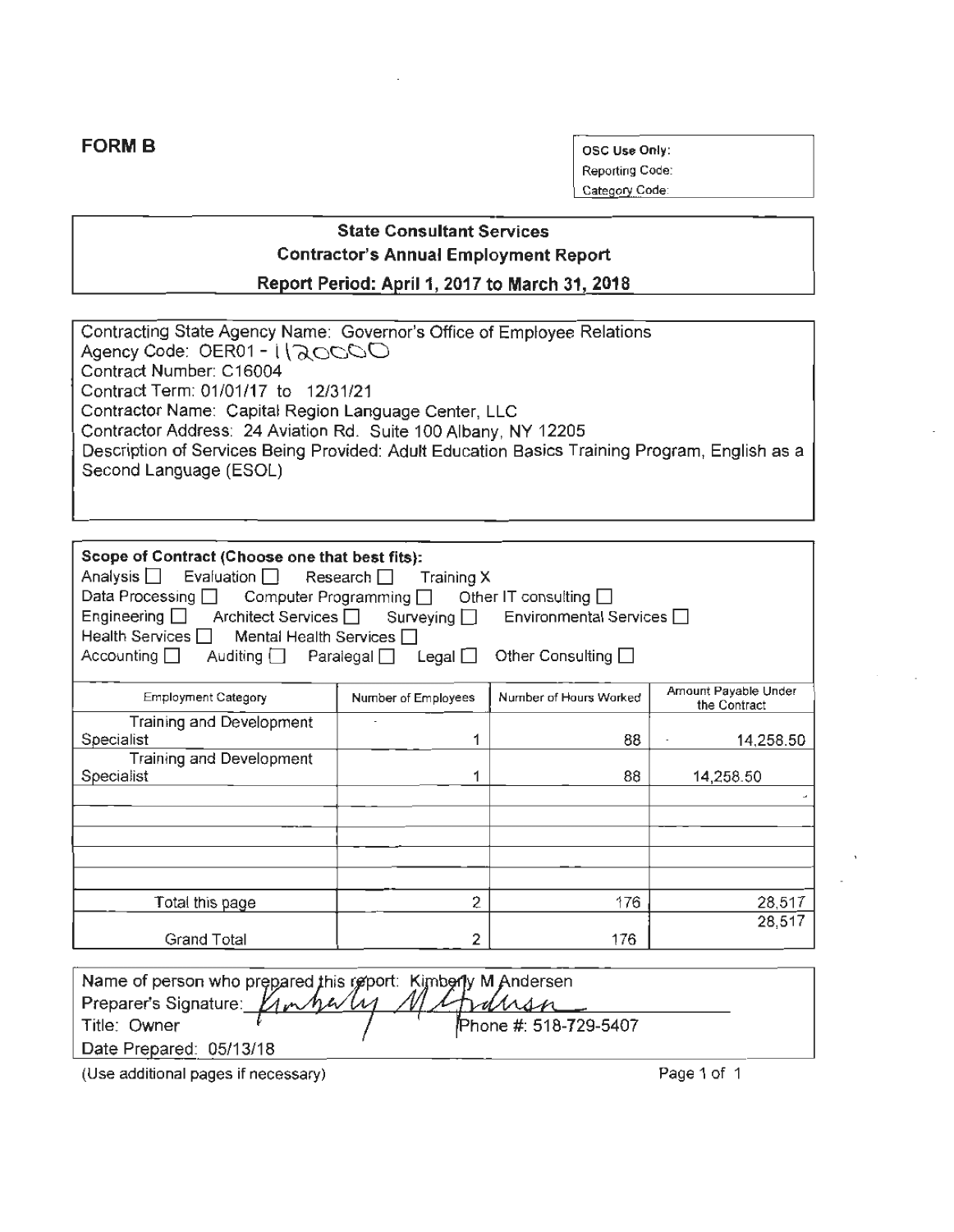| <b>New York State Consultant Services</b>      |  |
|------------------------------------------------|--|
| <b>Contractor's Annual Employment Report</b>   |  |
| Report Period: April 1, 2017 to March 31, 2018 |  |

| Contracting State Agency Name: Governor's Office of Employee Relations (GOER)         |                                  |                                  |                                                    |  |
|---------------------------------------------------------------------------------------|----------------------------------|----------------------------------|----------------------------------------------------|--|
| Contract Number: C16005<br><b>Agency Business Unit: OER01</b>                         |                                  |                                  |                                                    |  |
| Contract Term: 01/01/2017 to 12/31/2021<br>Agency Department ID: 1120000              |                                  |                                  |                                                    |  |
| Contractor Name: Compliance Management International, Inc.                            |                                  |                                  |                                                    |  |
| Contractor Address: 1350 Welsh Road, Suite 200, N. Wales, PA 19454                    |                                  |                                  |                                                    |  |
| Description of Services Being Provided: Job Skills and Adult Education Basics Program |                                  |                                  |                                                    |  |
| Delivery and Curriculum Development                                                   |                                  |                                  |                                                    |  |
|                                                                                       |                                  |                                  |                                                    |  |
| Scope of Contract (Choose one that best fits):<br>$\exists$ Evaluation                | Research                         |                                  |                                                    |  |
| $\Box$ Analysis                                                                       | $\boxtimes$ Training             |                                  |                                                    |  |
| Data Processing<br>$\Box$ Computer Programming                                        |                                  | $\Box$ Other IT consulting       |                                                    |  |
| $\Box$ Architect Services<br>Engineering<br>Health Services                           | $\Box$ Surveying                 | <b>Environmental Services</b>    |                                                    |  |
| $\Box$ Mental Health Services                                                         |                                  |                                  |                                                    |  |
| $\exists$ Accounting<br>Auditing                                                      | $\Box$ Legal<br>$\Box$ Paralegal | $\Box$ Other Consulting          |                                                    |  |
| <b>Employment Category</b>                                                            | Number of<br><b>Employees</b>    | Number of<br><b>Hours Worked</b> | <b>Amount Payable</b><br><b>Under the Contract</b> |  |
| Occupational Health and Safety<br><b>Specialists</b>                                  | 19.00                            | 0.00                             | \$0.00                                             |  |
|                                                                                       | 0.00.                            | 0.00                             | \$0.00                                             |  |
|                                                                                       | 0.00                             | 0.00                             | \$0.00                                             |  |
|                                                                                       | 0.00.                            | 0.00                             | \$0.00                                             |  |
|                                                                                       | 0.00                             | 0.00                             | \$0.00                                             |  |
|                                                                                       | 0.00                             | 0.00                             | \$0.00                                             |  |
|                                                                                       | 0.00                             | 0.00                             | \$0.00                                             |  |
|                                                                                       | 0.00                             | 0.00                             | \$0.00                                             |  |
|                                                                                       | 0.00.                            | 0.00                             | \$0.00                                             |  |
|                                                                                       | 0.00                             | 0.00                             | \$0.00                                             |  |
|                                                                                       | 0.00                             | 0.00                             | \$0.00                                             |  |
|                                                                                       | 0.00                             | 0.00                             | \$0.00                                             |  |
|                                                                                       | 0.00                             | 0.00                             | \$0.00                                             |  |
| Total this Page,                                                                      | 19.00                            | 0.00                             | \$0.00                                             |  |
| <b>Grand Total</b>                                                                    | 19.00                            | $\theta$                         | \$0.00                                             |  |

### Name of person who prepared this report: Todd A. Allshouse

Title: Director, Health & Safety Services

Phone #: 215-699-4800 x119

Preparer's Signature: ~~ )...

Date Prepared: 05/14/2018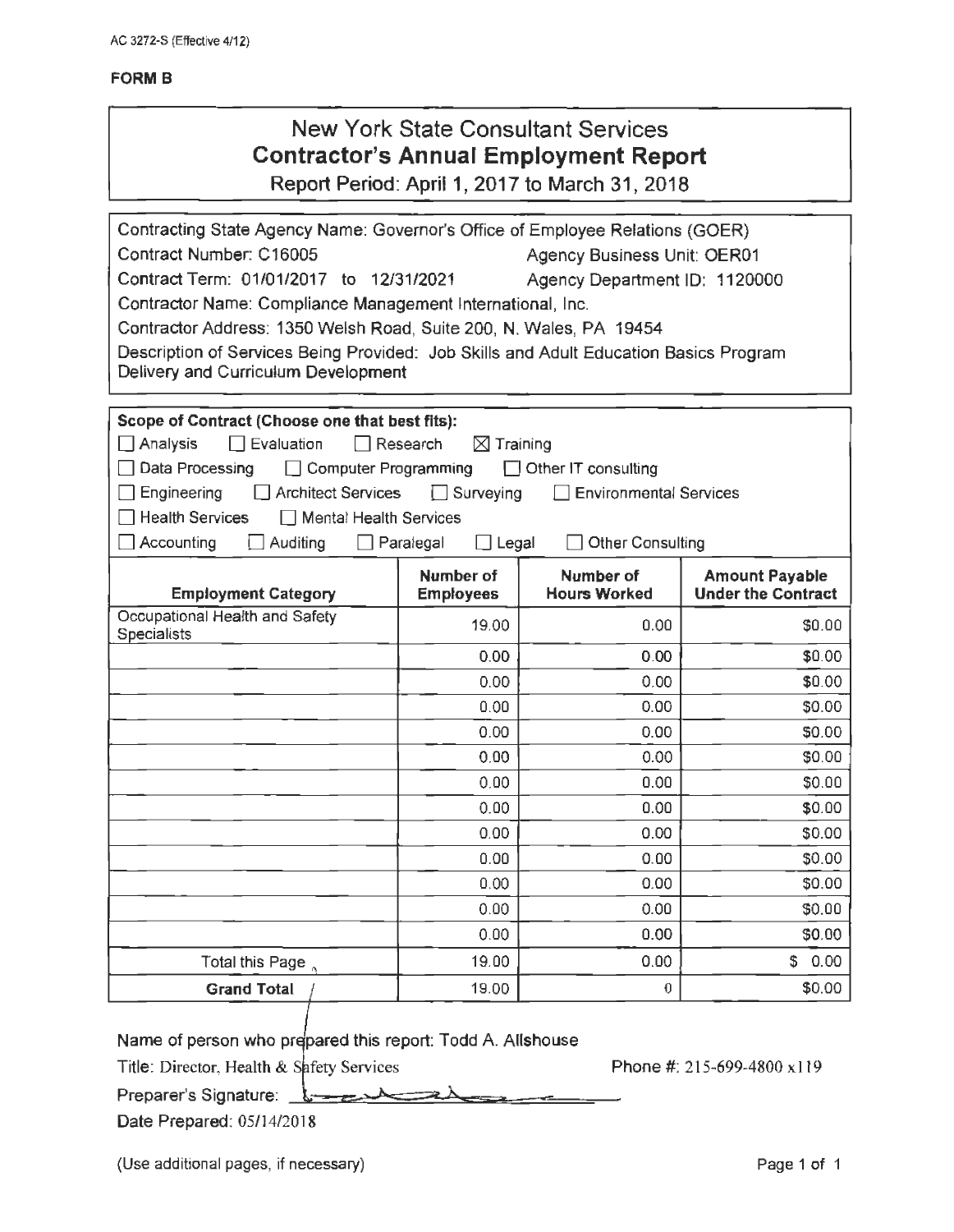# New York State Consultant Services Contractor's Annual Employment Report

Report Period: April 1, 2017 to March 31, 2018

| Contracting State Agency Name: Governor's Office of Employee Relations (GOER) |                                         |                                    |                                                    |  |  |
|-------------------------------------------------------------------------------|-----------------------------------------|------------------------------------|----------------------------------------------------|--|--|
| Contract Number: C16009                                                       |                                         | <b>Agency Business Unit: OER01</b> |                                                    |  |  |
| Contract Term: 01/01/2017 to 12/31/2022                                       |                                         | Agency Department ID: 1120000      |                                                    |  |  |
| Contractor Name: Empire State Training Assciates                              |                                         |                                    |                                                    |  |  |
| Contractor Address: 1158 Waverly Place Schenectady NY 12308                   |                                         |                                    |                                                    |  |  |
| Description of Services Being Provided: Training and Development              |                                         |                                    |                                                    |  |  |
|                                                                               |                                         |                                    |                                                    |  |  |
|                                                                               |                                         |                                    |                                                    |  |  |
| Scope of Contract (Choose one that best fits):<br>$\Box$ Evaluation           | $\boxtimes$ Training<br>$\Box$ Research |                                    |                                                    |  |  |
| □ Analysis                                                                    |                                         | Other IT consulting                |                                                    |  |  |
| Computer Programming<br><b>Data Processing</b>                                | Ιi                                      | Environmental Services             |                                                    |  |  |
| <b>Architect Services</b><br>Engineering                                      | $\Box$ Surveying                        |                                    |                                                    |  |  |
| Mental Health Services<br>Health Services                                     |                                         | □ Other Consulting                 |                                                    |  |  |
| $\Box$ Auditing<br>□ Accounting                                               | $\Box$ Legal<br>$\Box$ Paralegal        |                                    |                                                    |  |  |
| <b>Employment Category</b>                                                    | <b>Number of</b><br><b>Employees</b>    | Number of<br><b>Hours Worked</b>   | <b>Amount Payable</b><br><b>Under the Contract</b> |  |  |
| Training and Development Specialist                                           | 1.00                                    | 30.00                              | \$3,149.00                                         |  |  |
|                                                                               | 0.00                                    | 0.00                               | \$0.00                                             |  |  |
|                                                                               | 0.00                                    | 0.00                               | \$0.00                                             |  |  |
|                                                                               | 0.00                                    | 0.00                               | \$0.00                                             |  |  |
|                                                                               | 0.00                                    | 0.00                               | \$0.00                                             |  |  |
|                                                                               | 0.00                                    | 0.00                               | \$0.00                                             |  |  |
|                                                                               | 0.00                                    | 0.00                               | \$0.00                                             |  |  |
|                                                                               | 0.00                                    | 0.00                               | \$0.00                                             |  |  |
| ŧ                                                                             | 0.00                                    | 0.00                               | \$0.00                                             |  |  |
| Ŧ                                                                             | 0.00                                    | 0.00                               | \$0.00                                             |  |  |
|                                                                               | 0.00                                    | 0.00                               | \$0.00                                             |  |  |
|                                                                               | 0.00                                    | 0.00                               | \$0.00                                             |  |  |
|                                                                               | \$0.00<br>0.00<br>0.00                  |                                    |                                                    |  |  |
| <b>Total this Page</b>                                                        | 1.00                                    | 30.00                              | \$3,149.00                                         |  |  |
| <b>Grand Total</b>                                                            | 1.00                                    | 30                                 | 3149.00                                            |  |  |

Name of person who prepared this report: Debra Hazard

/ Title: President *(* \ *(-* Preparer's Signature: Date Prepared: 05/14/2018 Phone#: 5184888083

(Use additional pages, if necessary) example and the extra set of the Page 1 of 1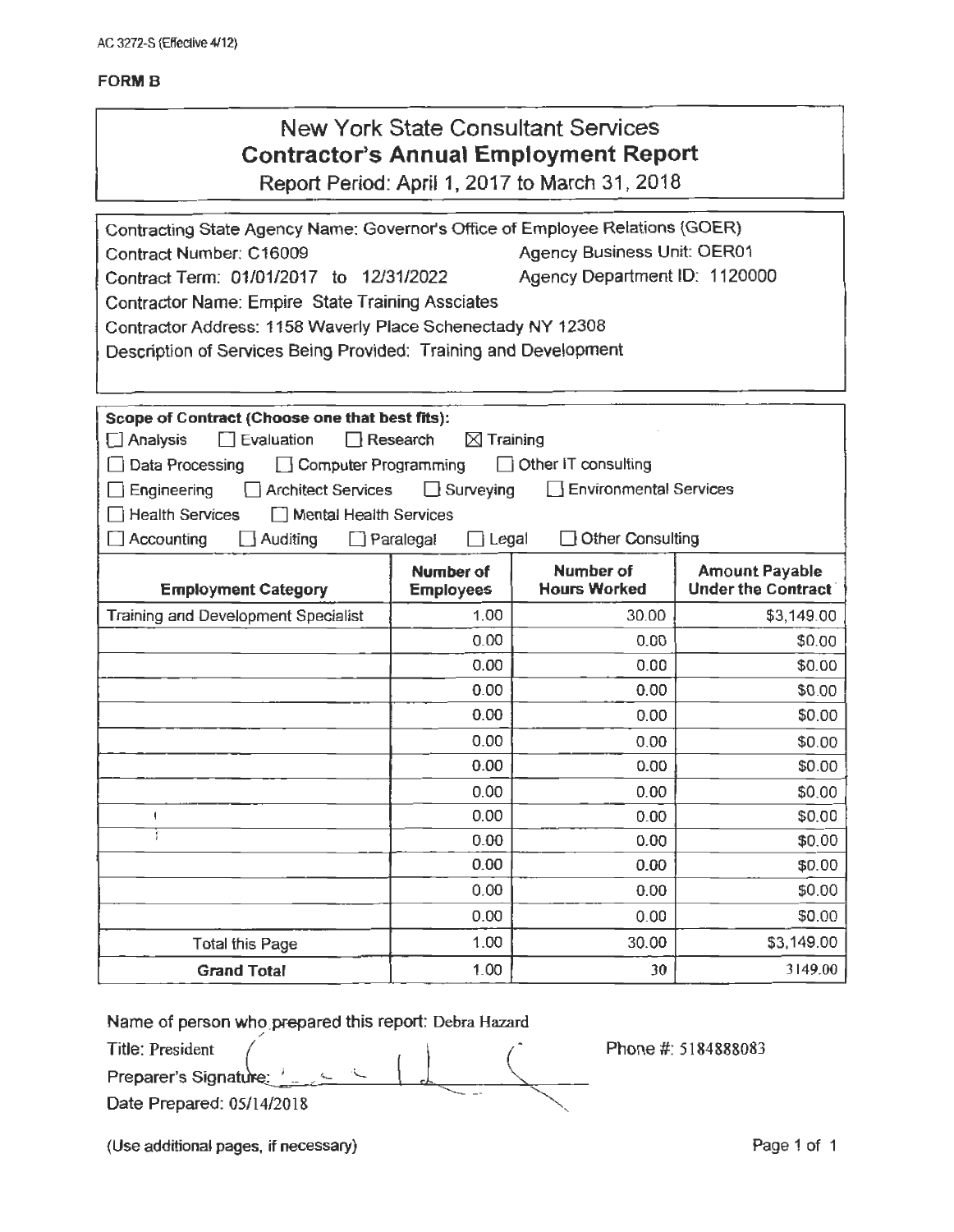|                                                                                                                                                                                                                                                                                                                                                                                   |                                                                                          | New York State Consultant Services<br><b>Contractor's Annual Employment Report</b><br>Report Period: April 1, 2017 to March 31, 2018 |                                                    |
|-----------------------------------------------------------------------------------------------------------------------------------------------------------------------------------------------------------------------------------------------------------------------------------------------------------------------------------------------------------------------------------|------------------------------------------------------------------------------------------|--------------------------------------------------------------------------------------------------------------------------------------|----------------------------------------------------|
| Contracting State Agency Name: Governor's Office of Employee Relations (GOER)<br>Contract Number: C160011<br>Contract Term: 01/01/2017 to 12/31/2021<br>Contractor Name: KnowledgeForce Consulting LLC<br>Contractor Address: 6040 Whitegate Crossing, East Amherst, NY 14051<br>Description of Services Being Provided: Job Skills Curriculum Development for Work<br>Management |                                                                                          | <b>Agency Business Unit: OER01</b><br>Agency Department ID: 1120000                                                                  |                                                    |
| Scope of Contract (Choose one that best fits):<br>□ Analysis<br>$\Box$ Evaluation<br>$\Box$ Data Processing<br>$\Box$ Computer Programming<br>$\Box$ Engineering<br>Architect Services<br>$\Box$ Health Services<br>Mental Health Services<br>$\Box$ Accounting<br>Auditing                                                                                                       | $\Box$ Research<br>$\boxtimes$ Training<br>$\Box$ Surveying<br>Paralegal<br>$\Box$ Legal | □ Other IT consulting<br><b>Environmental Services</b><br><b>Other Consulting</b>                                                    |                                                    |
| <b>Employment Category</b>                                                                                                                                                                                                                                                                                                                                                        | Number of<br><b>Employees</b>                                                            | Number of<br><b>Hours Worked</b>                                                                                                     | <b>Amount Payable</b><br><b>Under the Contract</b> |
| <b>Training and Development Specialist</b>                                                                                                                                                                                                                                                                                                                                        | 1.00                                                                                     | 0.00                                                                                                                                 | \$0.00                                             |
|                                                                                                                                                                                                                                                                                                                                                                                   | 0.00                                                                                     | 0.00                                                                                                                                 | \$0.00                                             |
|                                                                                                                                                                                                                                                                                                                                                                                   | 0.00                                                                                     | 0.00                                                                                                                                 | \$0.00                                             |
|                                                                                                                                                                                                                                                                                                                                                                                   | 0.00                                                                                     | 0.00                                                                                                                                 | \$0.00                                             |
|                                                                                                                                                                                                                                                                                                                                                                                   | 0.00                                                                                     | 0.00                                                                                                                                 | \$0.00                                             |
|                                                                                                                                                                                                                                                                                                                                                                                   | 0.00                                                                                     | 0.00                                                                                                                                 | \$0.00                                             |
|                                                                                                                                                                                                                                                                                                                                                                                   | 0.00                                                                                     | 0.00                                                                                                                                 | \$0.00                                             |
|                                                                                                                                                                                                                                                                                                                                                                                   | 0.00                                                                                     | 0.00                                                                                                                                 | \$0.00                                             |
|                                                                                                                                                                                                                                                                                                                                                                                   | 0.00                                                                                     | 0.00                                                                                                                                 | \$0.00                                             |
|                                                                                                                                                                                                                                                                                                                                                                                   | 0.00                                                                                     | 0.00                                                                                                                                 | \$0.00                                             |
|                                                                                                                                                                                                                                                                                                                                                                                   | 0.00                                                                                     | 0.00                                                                                                                                 | \$0.00                                             |
|                                                                                                                                                                                                                                                                                                                                                                                   | 0.00                                                                                     | 0.00                                                                                                                                 | \$0.00                                             |
|                                                                                                                                                                                                                                                                                                                                                                                   | 0.00                                                                                     | 0.00                                                                                                                                 | \$0.00                                             |
| <b>Total this Page</b>                                                                                                                                                                                                                                                                                                                                                            | 1.00                                                                                     | 0.00                                                                                                                                 | 0.00<br>\$                                         |
| <b>Grand Total</b>                                                                                                                                                                                                                                                                                                                                                                |                                                                                          |                                                                                                                                      |                                                    |

Name of person who prepared this report: Ginine M. Capozzi

Title: Owner/CEO *{.. ·J.* ~.., Preparer's Signature: *Yuule 1U* 0 Date Prepared: 04/26/2018

Phone#: 716-830-8488

(Use additional pages, if necessary) example the example of the example of the Page 1 of 1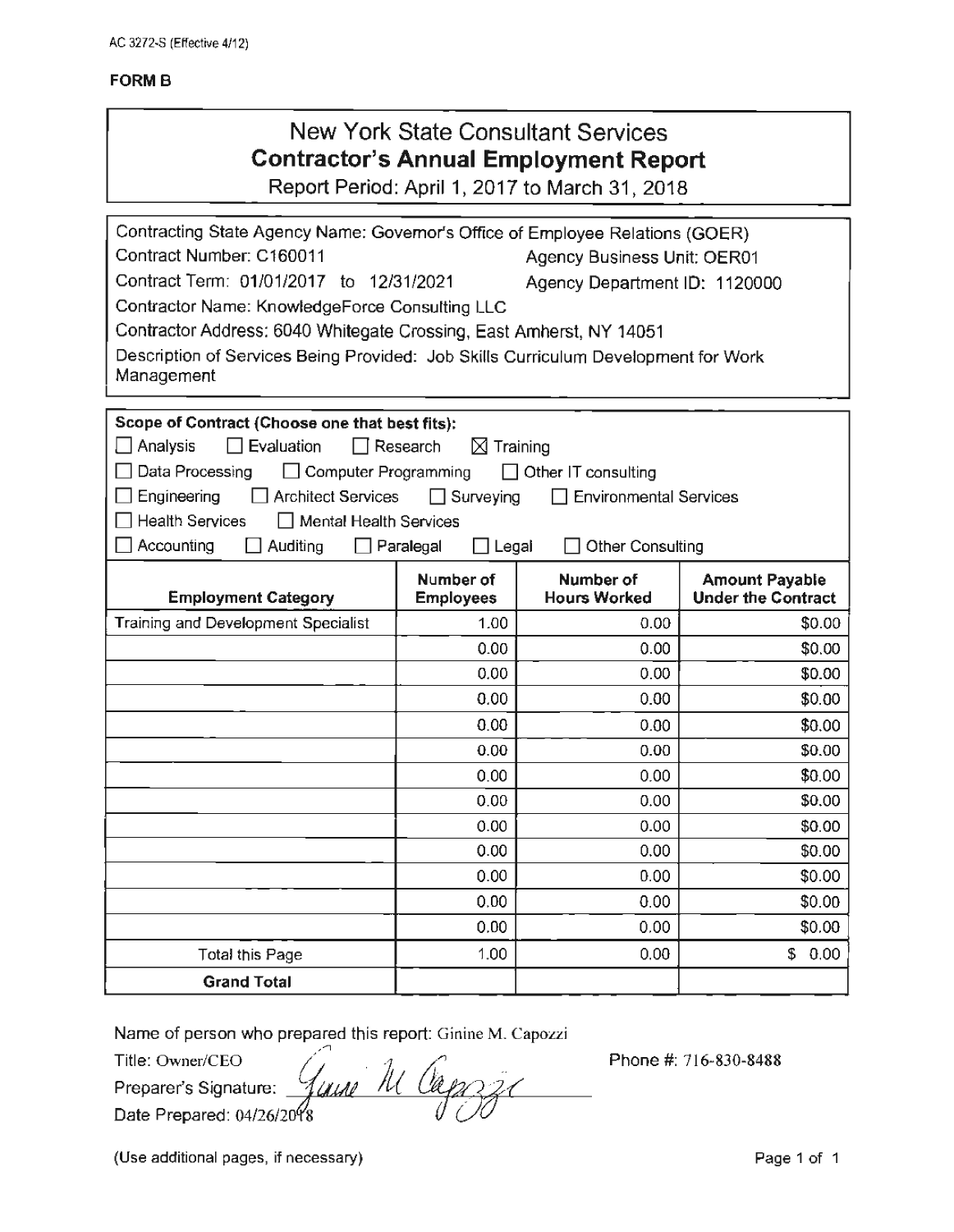|                                                                                                                                                                                                                                                                                                                                                                                                                       |                  | <b>New York State Consultant Services</b><br><b>Contractor's Annual Employment Report</b><br>Report Period: April 1, 2017 to March 31, 2018 |                                                    |  |
|-----------------------------------------------------------------------------------------------------------------------------------------------------------------------------------------------------------------------------------------------------------------------------------------------------------------------------------------------------------------------------------------------------------------------|------------------|---------------------------------------------------------------------------------------------------------------------------------------------|----------------------------------------------------|--|
| Contracting State Agency Name: Governor's Office of Employee Relations (GOER)<br>Contract Number: C160017<br>Contract Term: 01/01/2017 to 12/31/2021<br>Contractor Name: Developing Professionals<br>Contractor Address: 330 Pleasant View Drive, Lancaster, NY 14086<br>Description of Services Being Provided: Curriculum Development under Interpersonal<br>Communications                                         |                  | Agency Business Unit: OER01<br>Agency Department ID: 1120000                                                                                |                                                    |  |
| Scope of Contract (Choose one that best fits):<br>Analysis<br>$\Box$ Evaluation<br>Research<br>Training<br>Computer Programming<br>Data Processing<br>Other IT consulting<br>Architect Services<br>$\Box$ Surveying<br>Engineering<br><b>Environmental Services</b><br><b>Health Services</b><br>$\Box$ Mental Health Services<br>Accounting<br>Auditing<br>$\Box$ Legal<br>$\boxtimes$ Other Consulting<br>Paralegal |                  |                                                                                                                                             |                                                    |  |
|                                                                                                                                                                                                                                                                                                                                                                                                                       | <b>Number of</b> | Number of                                                                                                                                   |                                                    |  |
| <b>Employment Category</b>                                                                                                                                                                                                                                                                                                                                                                                            | <b>Employees</b> | <b>Hours Worked</b>                                                                                                                         | <b>Amount Payable</b><br><b>Under the Contract</b> |  |
| <b>Education &amp; Training</b>                                                                                                                                                                                                                                                                                                                                                                                       | 0.01             | 0.00                                                                                                                                        | \$0.00                                             |  |
|                                                                                                                                                                                                                                                                                                                                                                                                                       | 0.00             | 0.00                                                                                                                                        | \$0.00                                             |  |
|                                                                                                                                                                                                                                                                                                                                                                                                                       | 0.00             | 0.00                                                                                                                                        | \$0.00                                             |  |
|                                                                                                                                                                                                                                                                                                                                                                                                                       | 0.00             | 0.00                                                                                                                                        | \$0.00                                             |  |
|                                                                                                                                                                                                                                                                                                                                                                                                                       | 0.00             | 0.00                                                                                                                                        | \$0.00                                             |  |
|                                                                                                                                                                                                                                                                                                                                                                                                                       | 0.00             | 0.00                                                                                                                                        | \$0.00                                             |  |
|                                                                                                                                                                                                                                                                                                                                                                                                                       | 0.00             | 0.00                                                                                                                                        | \$0.00                                             |  |
|                                                                                                                                                                                                                                                                                                                                                                                                                       | 0.00             | 0.00                                                                                                                                        | \$0.00                                             |  |
|                                                                                                                                                                                                                                                                                                                                                                                                                       | 0.00             | 0.00                                                                                                                                        | \$0.00                                             |  |
|                                                                                                                                                                                                                                                                                                                                                                                                                       | 0.00             | 0.00                                                                                                                                        | \$0.00                                             |  |
|                                                                                                                                                                                                                                                                                                                                                                                                                       | 0.00             | 0.00                                                                                                                                        | \$0.00                                             |  |
|                                                                                                                                                                                                                                                                                                                                                                                                                       | 0.00             | 0.00                                                                                                                                        | \$0.00                                             |  |
|                                                                                                                                                                                                                                                                                                                                                                                                                       | 0.00             | 0.00                                                                                                                                        | \$0.00                                             |  |
| Total this Page<br><b>Grand Total</b>                                                                                                                                                                                                                                                                                                                                                                                 | 0.01<br>1.00     | 0.00<br>$\pmb{0}$                                                                                                                           | \$0.00<br>\$0.00                                   |  |

 $\Lambda\Lambda$ 

Name of person who prepared this report: Lori E. Miller

 $\lambda$ 

Title: President/Owner Preparer's Signature: Date Prepared: 05/05/2018 Phone #: 716 681-9988

(Use additional pages, if necessary)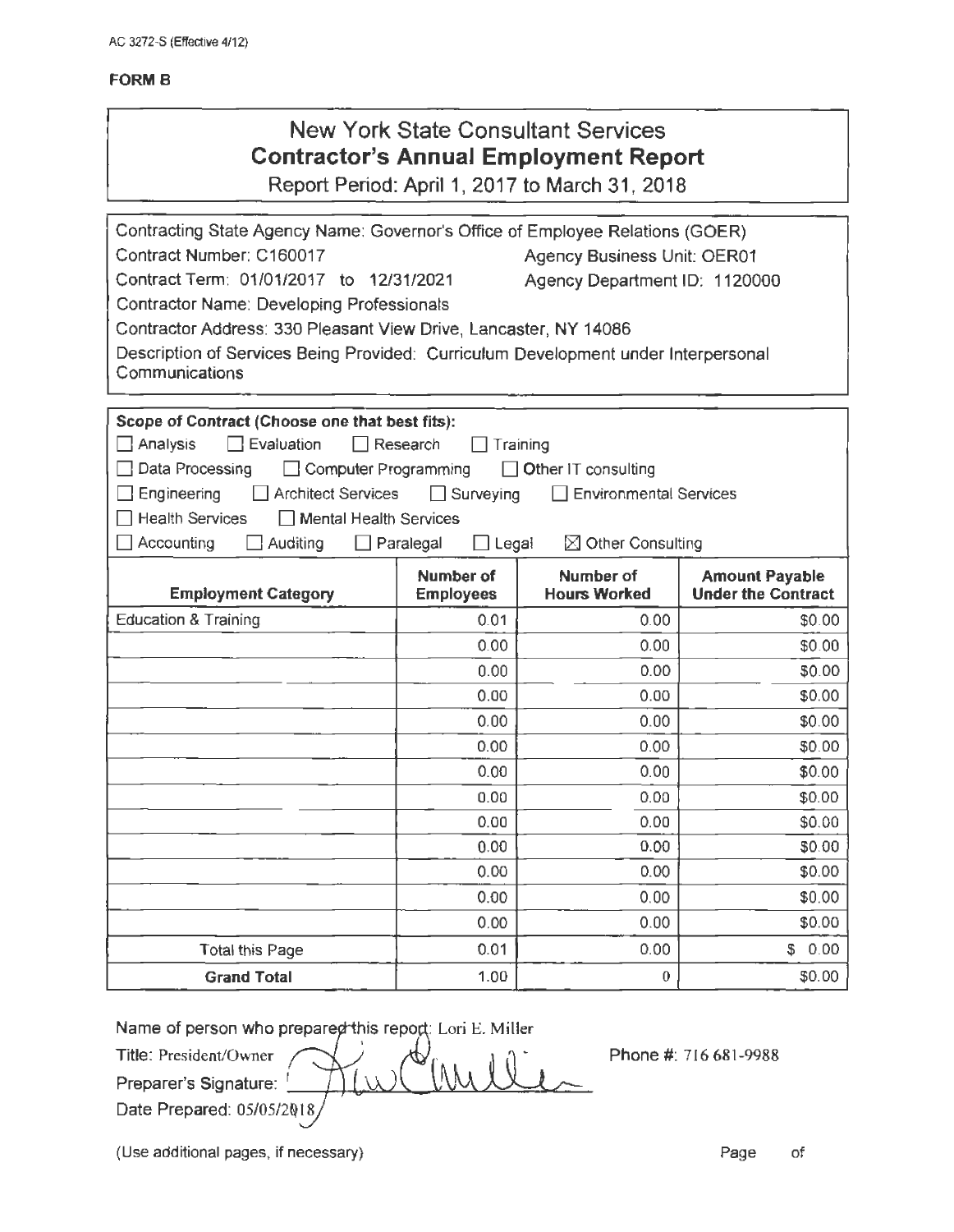# New York State Consultant Services **Contractor's Annual Employment Report**

Report Period: April 1, 2017 to March 31, 2018

| Contracting State Agency Name: Governor's Office of Employee Relations (GOER)<br>Contract Number: C160019<br><b>Agency Business Unit: OER01</b><br>Contract Term: 01/01/2017 to 12/31/2021<br>Agency Department ID: 1120000 |                                      |                                  |                                                    |  |  |
|-----------------------------------------------------------------------------------------------------------------------------------------------------------------------------------------------------------------------------|--------------------------------------|----------------------------------|----------------------------------------------------|--|--|
| Contractor Name: Resource Management of Western New York, Inc.                                                                                                                                                              |                                      |                                  |                                                    |  |  |
| Contractor Address: 3461 Wilson Cambria Road; Wilson, NY 14172                                                                                                                                                              |                                      |                                  |                                                    |  |  |
| Description of Services Being Provided: instructional hours for safety classes                                                                                                                                              |                                      |                                  |                                                    |  |  |
|                                                                                                                                                                                                                             |                                      |                                  |                                                    |  |  |
|                                                                                                                                                                                                                             |                                      |                                  |                                                    |  |  |
| Scope of Contract (Choose one that best fits):<br>Analysis<br>$\Box$ Evaluation                                                                                                                                             | Research<br>$\boxtimes$ Training     |                                  |                                                    |  |  |
| Data Processing                                                                                                                                                                                                             |                                      | Other IT consulting              |                                                    |  |  |
| $\Box$ Computer Programming                                                                                                                                                                                                 |                                      | Environmental Services           |                                                    |  |  |
| <b>Architect Services</b><br>$\Box$ Engineering<br>Health Services<br>□ Mental Health Services                                                                                                                              | $\Box$ Surveying                     |                                  |                                                    |  |  |
| Accounting                                                                                                                                                                                                                  |                                      |                                  |                                                    |  |  |
| Auditing                                                                                                                                                                                                                    | Paralegal<br>$\Box$ Legal            | Other Consulting                 |                                                    |  |  |
| <b>Employment Category</b>                                                                                                                                                                                                  | <b>Number of</b><br><b>Employees</b> | Number of<br><b>Hours Worked</b> | <b>Amount Payable</b><br><b>Under the Contract</b> |  |  |
| Training & Development Specialists                                                                                                                                                                                          | 3.00                                 | 3.00                             | \$342.89                                           |  |  |
|                                                                                                                                                                                                                             | 0.00                                 | 0.00                             | \$0.00                                             |  |  |
|                                                                                                                                                                                                                             | 0.00                                 | 0.00                             | \$0.00                                             |  |  |
|                                                                                                                                                                                                                             | 0.00                                 | 0.00                             | \$0.00                                             |  |  |
|                                                                                                                                                                                                                             | 0.00                                 | 0.00                             | \$0.00                                             |  |  |
|                                                                                                                                                                                                                             | 0.00                                 | 0.00                             | \$0.00                                             |  |  |
|                                                                                                                                                                                                                             | 0.00.                                | 0.00                             | \$0.00                                             |  |  |
|                                                                                                                                                                                                                             | 000                                  | 0.00                             | \$0.00                                             |  |  |
|                                                                                                                                                                                                                             | 0.00.                                | 0.00                             | \$0.00                                             |  |  |
|                                                                                                                                                                                                                             | 0.00                                 | 0.00                             | \$0.00                                             |  |  |
|                                                                                                                                                                                                                             | 0.00                                 | 0.00                             | \$0.00                                             |  |  |
|                                                                                                                                                                                                                             | 0.00                                 | 0.00                             | \$0.00                                             |  |  |
|                                                                                                                                                                                                                             | 0.00                                 | 0.00                             | \$0.00                                             |  |  |
| <b>Total this Page</b>                                                                                                                                                                                                      | 3.00                                 | 3.00                             | \$342.89                                           |  |  |
| <b>Grand Total</b>                                                                                                                                                                                                          |                                      |                                  |                                                    |  |  |

Name of person who prepared this report: Barbara A. Michel

Title: President  $\rho$ <br>Preparer's Signature:  $\beta$ Preparer's Signature: Date Prepared: 05/08/2018

Phone #: 716-751-9325<br>*Michae* 

(Use additional pages, if necessary) examples are all the page 1 of 1 and 1 and 1 and 1 and 1 and 1 and 1 and 1 and 1 and 1 and 1 and 1 and 1 and 1 and 1 and 1 and 1 and 1 and 1 and 1 and 1 and 1 and 1 and 1 and 1 and 1 an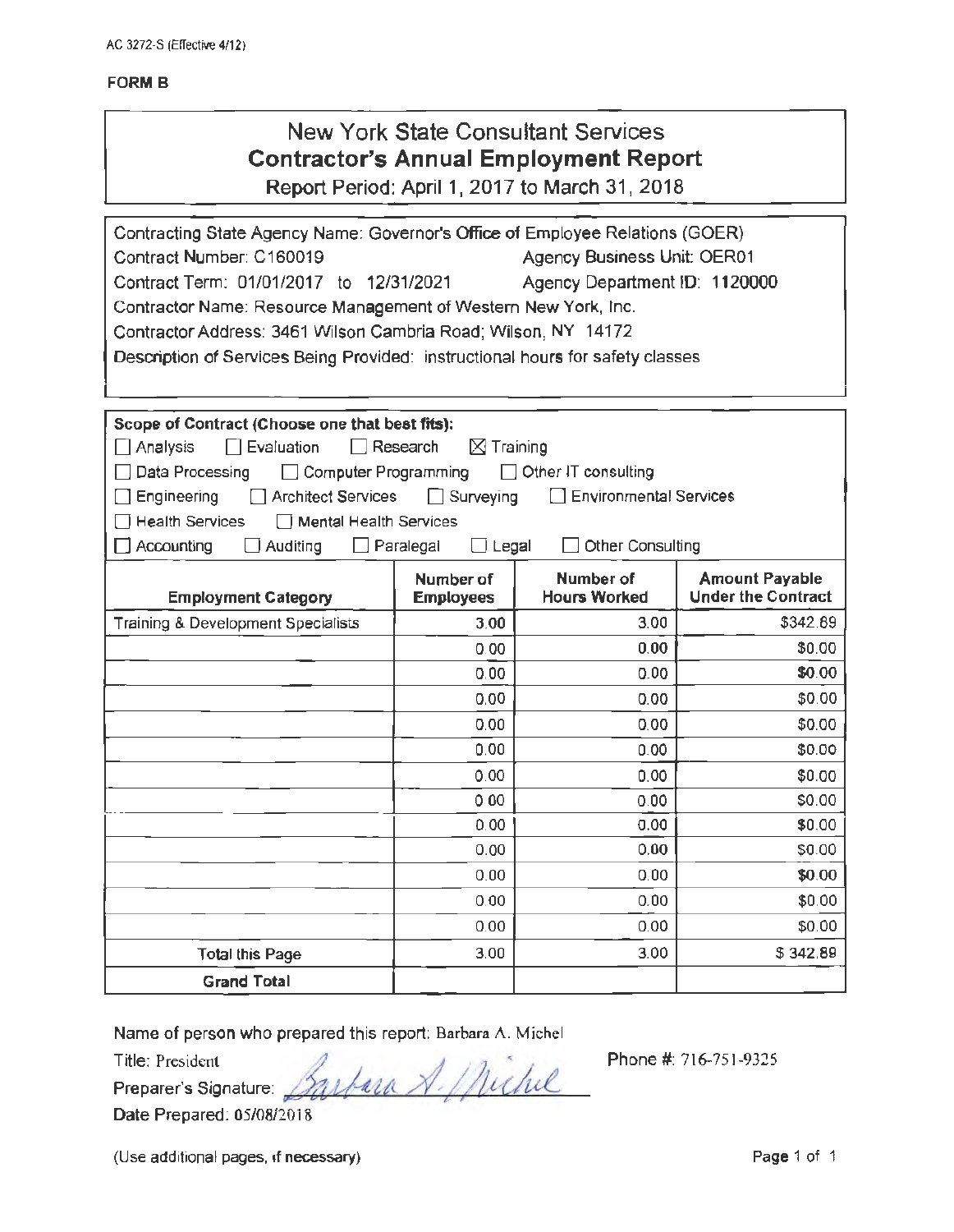### FORM<sub>B</sub>

| New York State Consultant Services    |  |
|---------------------------------------|--|
| Contractor's Annual Employment Report |  |

Report Period: April 1, 2017 to March 31, 2018

| Contracting State Agency Name: Governor's Office of Employee Relations (GOER)                   |                                   |                                  |                                                    |  |
|-------------------------------------------------------------------------------------------------|-----------------------------------|----------------------------------|----------------------------------------------------|--|
| Contract Number: C160020<br><b>Agency Business Unit: OER01</b>                                  |                                   |                                  |                                                    |  |
| Contract Term: 01/01/2017 to 12/31/2021<br>Agency Department ID: 1120000                        |                                   |                                  |                                                    |  |
| Contractor Name: Regina Robinson - RM Robinson Solutions LLC                                    |                                   |                                  |                                                    |  |
| Contractor Address: 9 W Tulpehocken St., Phila., PA 19144                                       |                                   |                                  |                                                    |  |
| Description of Services Being Provided: Adult Education Basics & Job Skills Training<br>Program |                                   |                                  |                                                    |  |
| Scope of Contract (Choose one that best fits):                                                  |                                   |                                  |                                                    |  |
| $\Box$ Analysis<br>Evaluation                                                                   | $\boxtimes$ Training<br>ヿResearch |                                  |                                                    |  |
| Computer Programming<br>Data Processing                                                         |                                   | Other IT consulting              |                                                    |  |
| Engineering<br>Architect Services                                                               | $\Box$ Surveying                  | Environmental Services           |                                                    |  |
| <b>Health Services</b><br>Mental Health Services                                                |                                   |                                  |                                                    |  |
| $\Box$ Accounting<br>Auditing                                                                   | $\Box$ Legal<br>$\Box$ Paralegal  | Other Consulting                 |                                                    |  |
| <b>Employment Category</b>                                                                      | Number of<br><b>Employees</b>     | Number of<br><b>Hours Worked</b> | <b>Amount Payable</b><br><b>Under the Contract</b> |  |
| <b>Training ad Development Specialists</b>                                                      | 5.00.                             | 258.00                           | \$28,380.00                                        |  |
|                                                                                                 | 0.00                              | 0.00                             | \$0.00                                             |  |
|                                                                                                 | 0.00                              | 0.00                             | \$0.00                                             |  |
|                                                                                                 | 0.00                              | 0.00                             | \$0.00                                             |  |
|                                                                                                 | 0.00                              | 0.00                             | \$0.00                                             |  |
|                                                                                                 | 0.00                              | 0.00                             | \$0.00                                             |  |
|                                                                                                 | 0.00                              | 0.00                             | \$0.00                                             |  |
|                                                                                                 | 0.00                              | 0.00                             | \$0.00                                             |  |
|                                                                                                 | 0.00                              | 0.00                             | \$0.00                                             |  |
|                                                                                                 | 0.00                              | 0.00                             | \$0.00                                             |  |
|                                                                                                 | 0.00                              | 0.00                             | \$0.00                                             |  |
|                                                                                                 | 0.00                              | 0.00                             | \$0.00                                             |  |
|                                                                                                 | 0.00                              | 0.00                             | \$0.00                                             |  |
| <b>Total this Page</b>                                                                          | 5.00                              | 258.00                           | \$0.00                                             |  |
| <b>Grand Total</b>                                                                              | 5.00                              | 258                              | \$28,380.00                                        |  |

Name of person who prepared this report: Regina Robinson

Title: President

Preparer's Signature:  $-1.7.$ ared this report: Regina Robinson Date Prepared: 05/15/2018

Phone#; 267-251-8326

(Use additional pages, if necessary) example that the extra set of the Page 1 of 1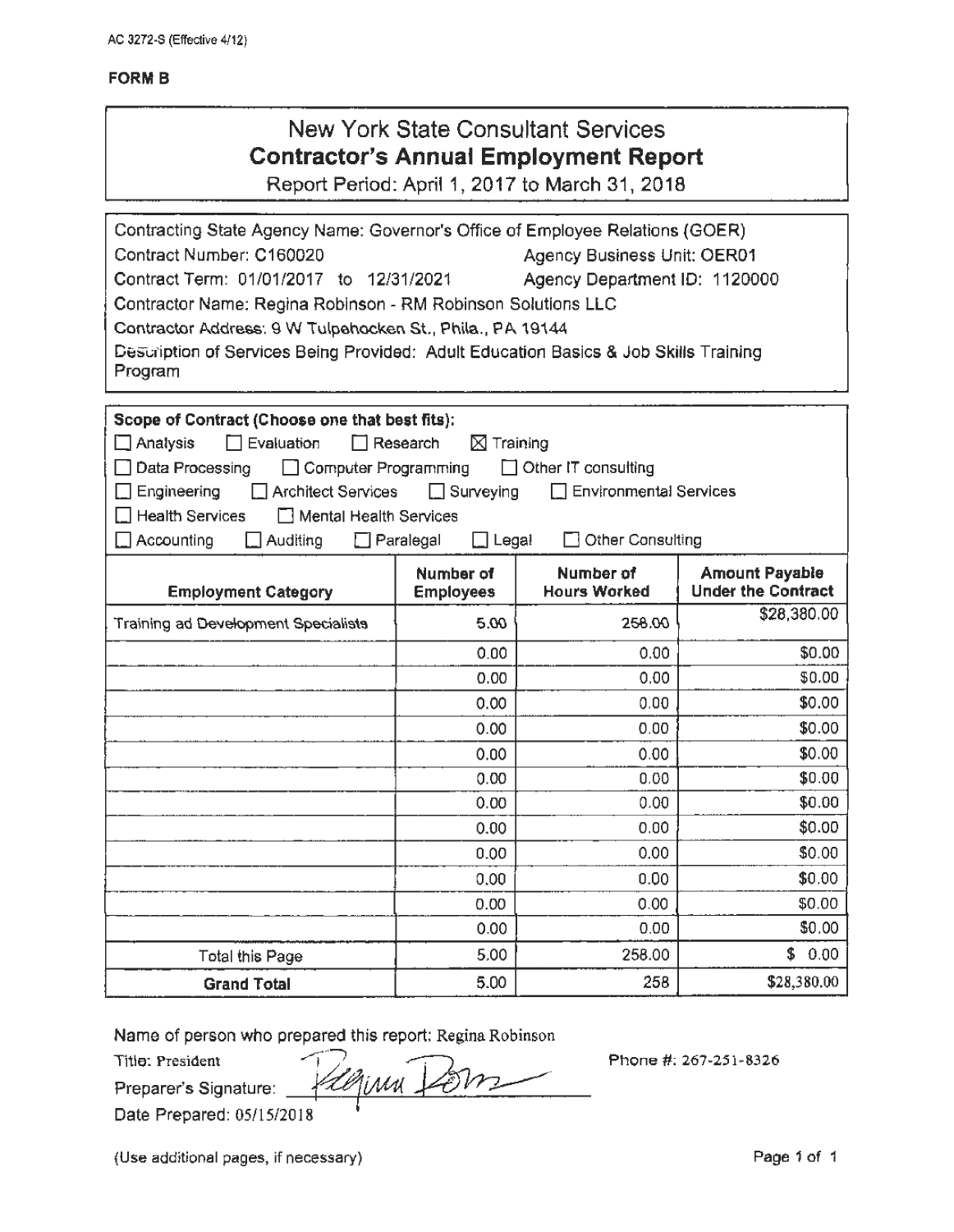### New York State Consultant Services **Contractor's Annual Employment Report**

Report Period: April 1, 2017 to March 31, 2018

| Contracting State Agency Name: Governor's Office of Employee Relations (GOER)           |                                      |                               |                           |  |
|-----------------------------------------------------------------------------------------|--------------------------------------|-------------------------------|---------------------------|--|
| Contract Number: C160024<br>Agency Business Unit: OER01                                 |                                      |                               |                           |  |
| Contract Term: 01/01/2017 to 12/31/2021<br>Agency Department ID: 1120000                |                                      |                               |                           |  |
| Contractor Name: Watson & Associates, Occupational Hygiene and Safety LLC               |                                      |                               |                           |  |
| Contractor Address: 709 CR 403, Greenville, NY 12083                                    |                                      |                               |                           |  |
| Description of Services Being Provided: Job Skills Program Delivery - Health and Safety |                                      |                               |                           |  |
| Training - Computer Ergonomics; Forklift Operator; Slips, Trips and Falls               |                                      |                               |                           |  |
|                                                                                         |                                      |                               |                           |  |
| Scope of Contract (Choose one that best fits):                                          |                                      |                               |                           |  |
| $\Box$ Analysis<br>l Evaluation                                                         | l I Research<br>$\boxtimes$ Training |                               |                           |  |
| Data Processing<br>□ Computer Programming                                               |                                      | □ Other IT consulting         |                           |  |
| $\Box$ Engineering<br>Architect Services                                                | Surveying<br>$\mathbf{I}$            | <b>Environmental Services</b> |                           |  |
| Health Services<br><b>Mental Health Services</b>                                        |                                      |                               |                           |  |
| Accounting<br>Auditing                                                                  | $\Box$ Legal<br>Paralegal            | <b>Other Consulting</b>       |                           |  |
|                                                                                         | Number of                            | Number of                     | <b>Amount Payable</b>     |  |
| <b>Employment Category</b>                                                              | <b>Employees</b>                     | <b>Hours Worked</b>           | <b>Under the Contract</b> |  |
| <b>Chief Executives</b>                                                                 | 1.00                                 | 13.00                         | \$1,695.41                |  |
| Vocational Education Teachers, Post-<br>Secondary                                       | 1.00                                 | 28.00                         | \$4,447.53                |  |
|                                                                                         | 0.00                                 | 0.00                          | \$0.00                    |  |
|                                                                                         | 0.00                                 | 0.00                          | \$0.00                    |  |
|                                                                                         | 0.00 <sub>1</sub>                    | 0.00                          | \$0.00                    |  |
|                                                                                         | 0.00                                 | 0.00                          | \$0.00                    |  |
|                                                                                         | 0.00                                 | 0.00                          | \$0.00                    |  |
|                                                                                         | 0.00                                 | 0.00                          | \$0.00                    |  |
|                                                                                         | 0.00                                 | 0.00                          | \$0.00                    |  |
|                                                                                         | 0.00                                 | 0.00                          | \$0.00                    |  |
|                                                                                         | 0.00                                 | 0.00                          | \$0.00                    |  |
|                                                                                         | 0.00                                 | 0.00                          | \$0.00                    |  |
|                                                                                         | 0.00                                 | 0.00                          | \$0.00                    |  |
| <b>Total this Page</b>                                                                  | 2.00                                 | 41.00                         | \$6,142.94                |  |
| <b>Grand Total</b>                                                                      | 2.00                                 | 41                            | \$6,142.94                |  |

Name of person who prepared this report: Amy Watson

Title: Business Manager  $\mathbf{r} = \mathbf{r}$ Preparer's Signature: Date Prepared: 05/15/2018 -

Phone #: 518-929-2428

(Use additional pages, if necessary) example to the extra set of the Page 1 of 1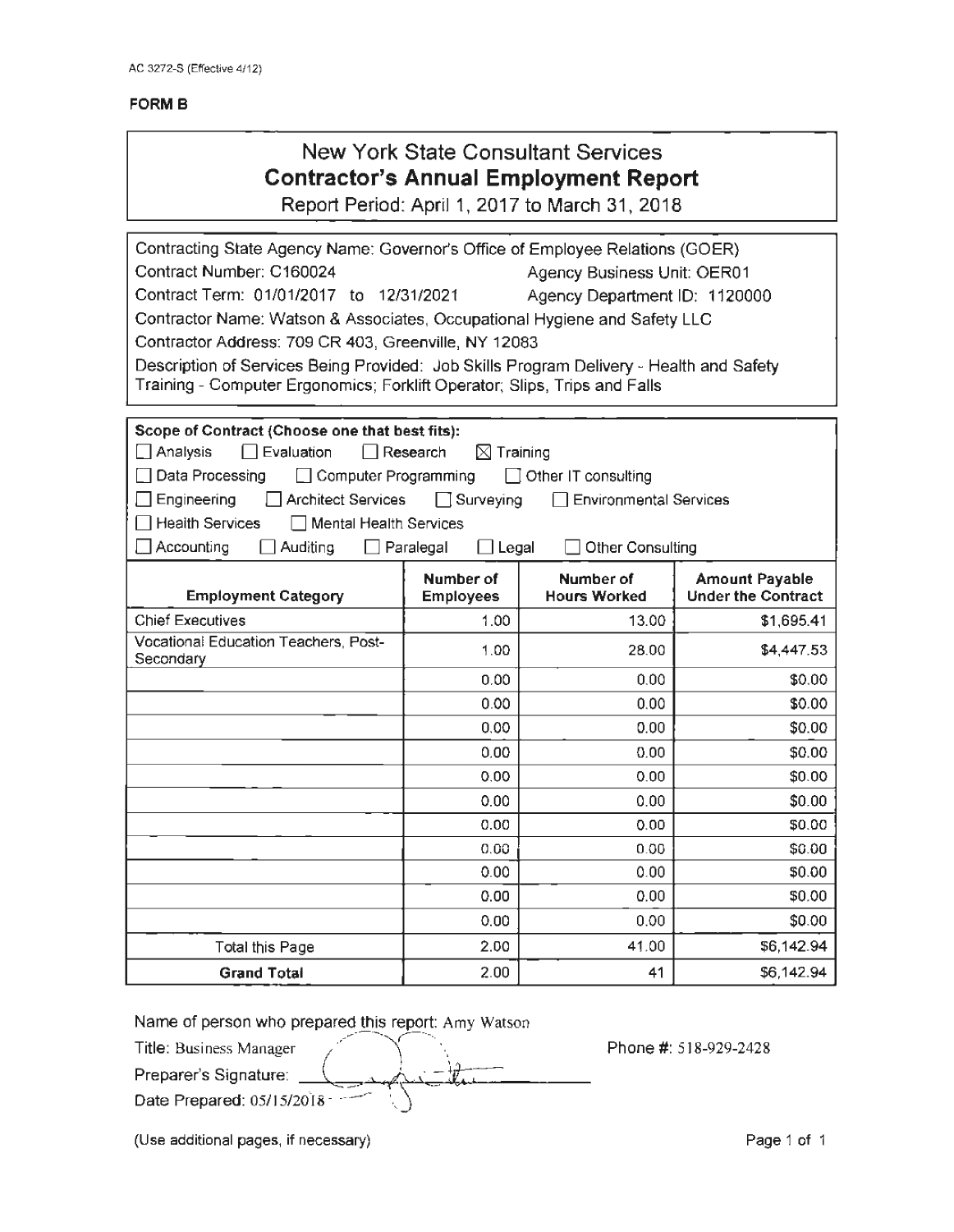**FORM 6** 

OSC Use Only: Reporting Code: Category Code:

### **State Consultant Services** Contractor's Annual Employment Report

Report Period: April 1, 2017 to March 31, 2018

Contracting State Agency Name: NYS DOL Agency Code: //20000 Contract Number: PH65773 Contract Term: 10/01/2012 to 09/30/2018 Contractor Name: IiT Inc. Contractor Address: & CORNISH COURT, SUITE 101, HUNTINGTON STATION, NY 11746 Description of Services Being Provided: IT Services

| Scope of Contract (Choose one that best fits):<br>Analysis Fvaluation <b>Research Training</b><br>Data Processing [1] Computer Programming [2] Other IT consulting [1]<br>Engineering [3] Architect Services [3] Surveying [3] Environmental Services [3]<br>Health Services [   Mental Health Services [ ]<br>Accounting   Auditing   Parategal   Legal   Other Consulting |                     |                        |                                      |
|-----------------------------------------------------------------------------------------------------------------------------------------------------------------------------------------------------------------------------------------------------------------------------------------------------------------------------------------------------------------------------|---------------------|------------------------|--------------------------------------|
| Einployment Category                                                                                                                                                                                                                                                                                                                                                        | Number of Employees | Number of Hours Worked | Amount Payable Under<br>the Contract |
|                                                                                                                                                                                                                                                                                                                                                                             |                     |                        |                                      |
| 15-1131.00 Computer Programmers                                                                                                                                                                                                                                                                                                                                             | 4                   | 6305.00                | 486309.56                            |
| Total this page                                                                                                                                                                                                                                                                                                                                                             | Č,                  | 6305.00                | 486309.56                            |

| - Name of person who prepared this report: Dinesh Gulati |                           |  |
|----------------------------------------------------------|---------------------------|--|
|                                                          |                           |  |
|                                                          | Phone #: 631-254-8600 215 |  |
| Date Prepared: 4/17/2018                                 |                           |  |
|                                                          |                           |  |

Use additional pages if necessary)

Page 1 of 1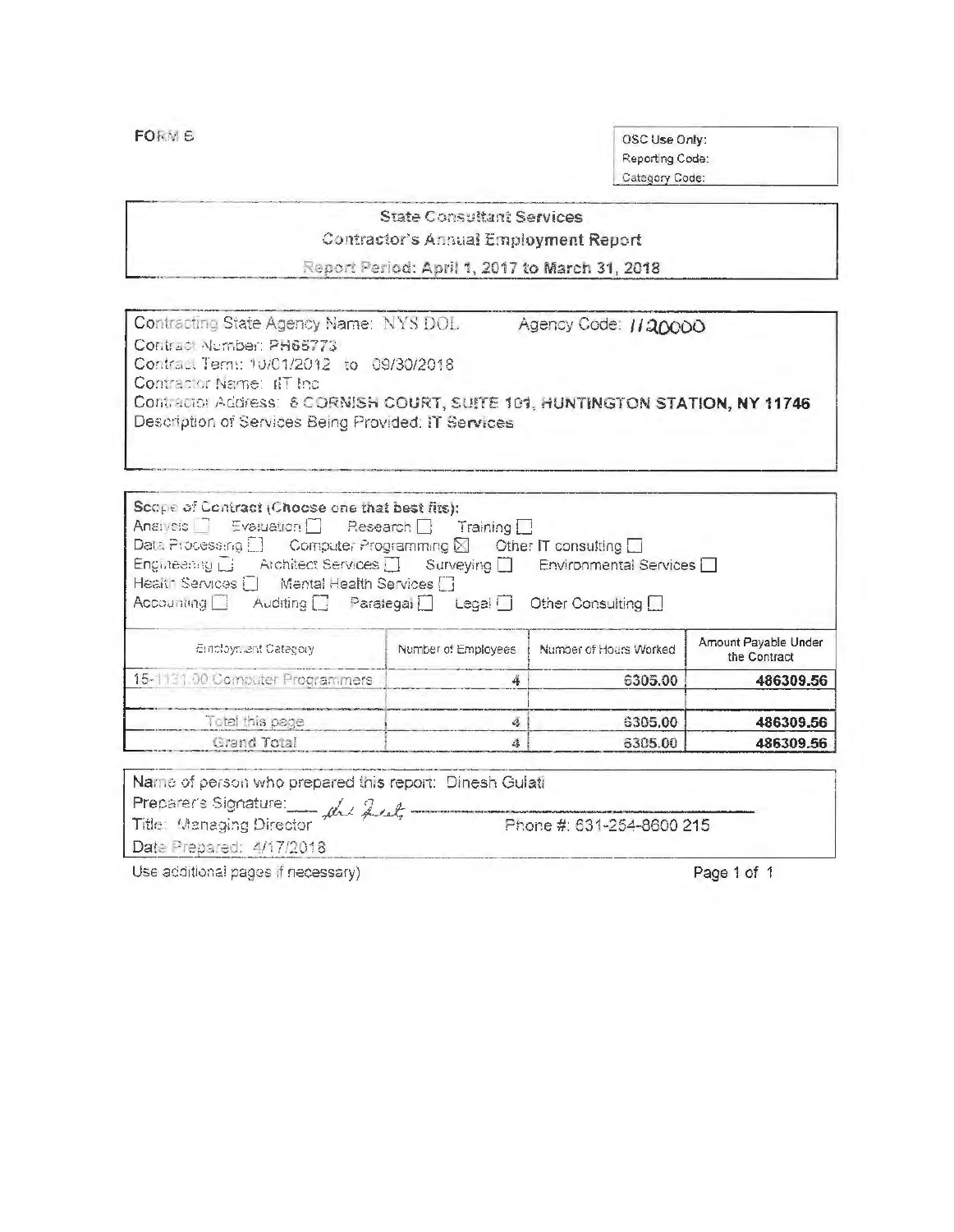| New York State Consultant Services<br><b>Contractor's Annual Employment Report</b><br>Report Period: April 1, 2017 to March 31, 2018                                                                                                                                                                                                                                                                                                 |                               |                                  |                                                    |  |
|--------------------------------------------------------------------------------------------------------------------------------------------------------------------------------------------------------------------------------------------------------------------------------------------------------------------------------------------------------------------------------------------------------------------------------------|-------------------------------|----------------------------------|----------------------------------------------------|--|
| Contracting State Agency Name: Governor's Office of Employee Relations (GOER)<br>Contract Number: 0ER01-515009-112000<br><b>Agency Business Unit: OER01</b><br>Contract Term: $1/t \neq 16$<br>to $\mathcal{D}/\mathcal{H}$ $\mathbb{F}_2$<br>Agency Department ID: 1120000<br>Jan Misiegel<br>Contractor Name:<br>12) Rock street, Coled Spring, NY 10546<br>Contractor Address:<br>Description of Services Being Provided          |                               |                                  |                                                    |  |
| Scope of Contract (Choose one that best fits):<br>Analysis<br>Evaluation<br>Research<br>Training<br>Data Processing<br>$\Box$ Computer Programming<br>$\Box$ Other IT consulting<br><b>Environmental Sérvices</b><br>Engineering<br><b>Architect Services</b><br>Surveying<br>$\perp$<br><b>Health Services</b><br>Mental Health Services<br>☑ Other Consulting<br>$\Box$ Accounting<br>$\Box$ Legal<br>$\Box$ Auditing<br>Paralegal |                               |                                  |                                                    |  |
| <b>Employment Category</b>                                                                                                                                                                                                                                                                                                                                                                                                           | Number of<br><b>Employees</b> | Number of<br>Hours Worked "      | <b>Amount Payable</b><br><b>Under the Contract</b> |  |
|                                                                                                                                                                                                                                                                                                                                                                                                                                      | 0.00                          | A.<br>0.00                       | \$0.00                                             |  |
|                                                                                                                                                                                                                                                                                                                                                                                                                                      | 0.00                          | 0.00                             | \$0.00                                             |  |
|                                                                                                                                                                                                                                                                                                                                                                                                                                      | 0.00                          | 0.00                             | \$0.00                                             |  |
|                                                                                                                                                                                                                                                                                                                                                                                                                                      | 0.00                          | 0.00                             | \$0.00                                             |  |
|                                                                                                                                                                                                                                                                                                                                                                                                                                      | 0.00                          | 0.00                             | \$0.00                                             |  |
|                                                                                                                                                                                                                                                                                                                                                                                                                                      | 0.00                          | 0.00                             | \$0.00                                             |  |
|                                                                                                                                                                                                                                                                                                                                                                                                                                      | 0.00                          | 0.00                             | \$0.00                                             |  |
|                                                                                                                                                                                                                                                                                                                                                                                                                                      | 0.00                          | 0.00                             | \$0.00                                             |  |
|                                                                                                                                                                                                                                                                                                                                                                                                                                      | 0.00                          | 0.00                             | \$0.00                                             |  |
|                                                                                                                                                                                                                                                                                                                                                                                                                                      | 0.00                          | 0.00                             | \$0.00                                             |  |
|                                                                                                                                                                                                                                                                                                                                                                                                                                      | 0.00                          | 0.00                             | \$0.00                                             |  |
|                                                                                                                                                                                                                                                                                                                                                                                                                                      | 0.00                          | 0.00                             | \$0.00                                             |  |
|                                                                                                                                                                                                                                                                                                                                                                                                                                      | 0.00                          | 0.00                             | \$0.00                                             |  |
| <b>Total this Page</b>                                                                                                                                                                                                                                                                                                                                                                                                               | 0.00                          | 0.00                             | \$0.00                                             |  |
| <b>Grand Total</b>                                                                                                                                                                                                                                                                                                                                                                                                                   |                               | 5D                               | 43, ZWW                                            |  |
| Name of person who prepared this report:<br>$A$ C by $t \omega t$<br>Title:<br>$\partial z \cap d'$ le $*$<br>Preparer's Signature:<br>Date Prepared: $5/3/8$                                                                                                                                                                                                                                                                        |                               | $\sigma$ ay $\overline{m}$ Steys | Phone #: 845-265-3124                              |  |

Phone #: 845-265-3124

Preparer's Signature:  $\frac{1}{\sqrt{3}}$ <br>Date Prepared:  $\frac{1}{2}$ / $\frac{2}{\sqrt{3}}$ 

(Use additional pages, if necessary)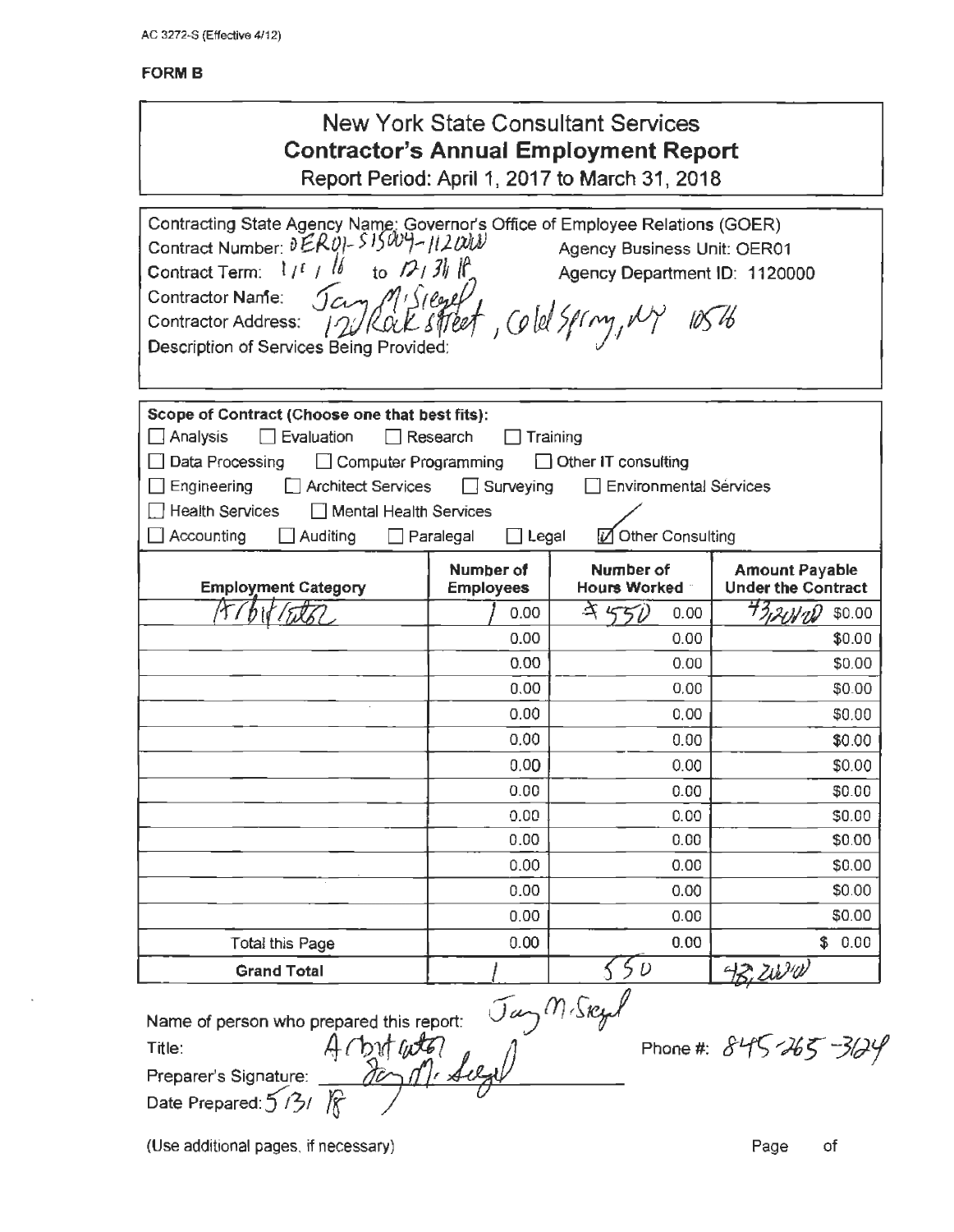## New York State Consultant Services **Contractor's Annual Employment Report**

Report Period: April 1, 2017 to March 31, 2018

| Contracting State Agency Name: Governor's Office of Employee Relations (GOER) |                               |                                    |                                                    |  |
|-------------------------------------------------------------------------------|-------------------------------|------------------------------------|----------------------------------------------------|--|
| Contract Number: S15005                                                       |                               | <b>Agency Business Unit: OER01</b> |                                                    |  |
| Contract Term: 01/01/2017 to 12/31/2018                                       |                               | Agency Department ID: 1120000      |                                                    |  |
| Contractor Name: NANCY E HOFFMAN                                              |                               |                                    |                                                    |  |
| Contractor Address: PO BOX 3719 ALBANY, NY 12203                              |                               |                                    |                                                    |  |
| Description of Services Being Provided: ARBITRATOR                            |                               |                                    |                                                    |  |
|                                                                               |                               |                                    |                                                    |  |
|                                                                               |                               |                                    |                                                    |  |
| Scope of Contract (Choose one that best fits):                                |                               |                                    |                                                    |  |
| Analysis<br>$\sqcap$ Evaluation                                               | Research                      | Training                           |                                                    |  |
| Data Processing<br>□ Computer Programming                                     |                               | $\exists$ Other IT consulting      |                                                    |  |
| Engineering<br><b>Architect Services</b>                                      | $\perp$<br>Surveying          | <b>Environmental Services</b>      |                                                    |  |
| <b>Health Services</b><br><b>Mental Health Services</b>                       |                               |                                    |                                                    |  |
| Auditing<br>Accounting                                                        | Paralegal<br>Legal            | $\boxtimes$ Other Consulting       |                                                    |  |
| <b>Employment Category</b>                                                    | Number of<br><b>Employees</b> | Number of<br><b>Hours Worked</b>   | <b>Amount Payable</b><br><b>Under the Contract</b> |  |
|                                                                               |                               |                                    |                                                    |  |
| <b>ARBITRATOR</b>                                                             | 1,00                          | 592.00                             | \$61,450.00                                        |  |
|                                                                               | 0.00                          | 0.00                               | \$0.00                                             |  |
|                                                                               | 0.00                          | 0.00                               | \$0.00                                             |  |
|                                                                               | 0.00                          | 0.00                               | \$0.00                                             |  |
|                                                                               | 0.00                          | 0.00                               | \$0.00                                             |  |
|                                                                               | 0.00                          | 0.00                               | \$0.00                                             |  |
|                                                                               | 0.00                          | 0.00                               | \$0.00                                             |  |
|                                                                               | 0.00                          | 0.00                               | \$0.00                                             |  |
|                                                                               | 0.00                          | 0.00                               | \$0.00                                             |  |
|                                                                               | 0.00                          | 0.00                               | \$0.00                                             |  |
|                                                                               | 0.00                          | 0.00                               | \$0.00                                             |  |
|                                                                               | 0.00                          | 0.00                               | \$0.00                                             |  |
|                                                                               | 0.00                          | 0.00                               | \$0.00                                             |  |
| <b>Total this Page</b>                                                        | 1.00                          | 592.00                             | \$61,450.00                                        |  |

Name of person who prepared this report: Nancy E Hoffinan

Grand Total<br>
Name of person who prepared this report: Nancy E H<br>
Title: Arbitrator<br>
Preparer's Signature: *Ulllum* & Yoy Date Prepared: 4/26/2018 Preparer's Signature: orepared this report: Nancy E Hoffman<br> *Melling* 7  $\sqrt{\mu}$  man Phone #

Phone#: 518-441-5099

(Use additional pages, if necessary) example that the example of the page 1 of 1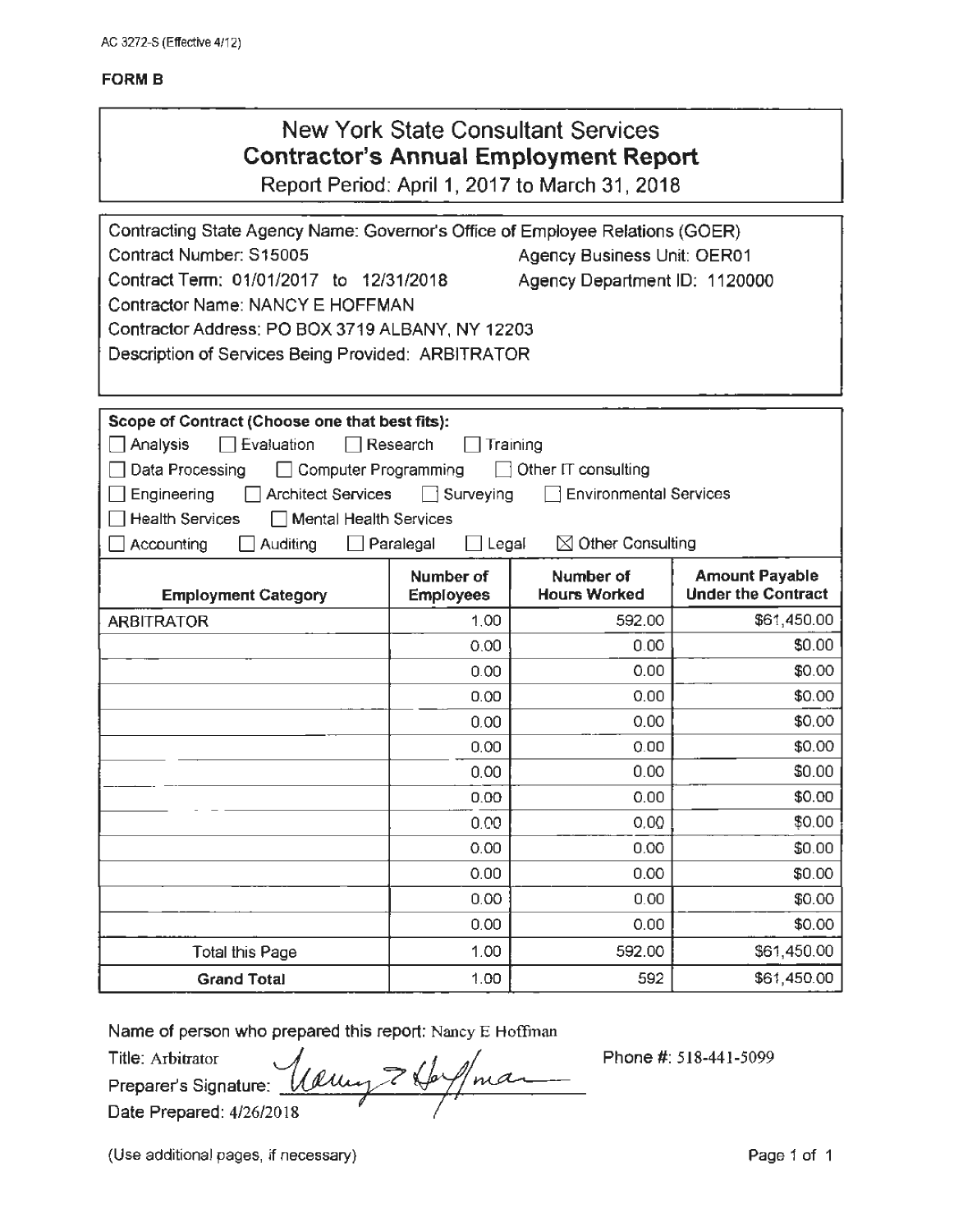|                                                                                                                                                                                                                                                                                      |                                                                       | <b>New York State Consultant Services</b><br><b>Contractor's Annual Employment Report</b><br>Report Period: April 1, 2017 to March 31, 2018 |                                                    |
|--------------------------------------------------------------------------------------------------------------------------------------------------------------------------------------------------------------------------------------------------------------------------------------|-----------------------------------------------------------------------|---------------------------------------------------------------------------------------------------------------------------------------------|----------------------------------------------------|
| Contracting State Agency Name: Governor's Office of Employee Relations (GOER)<br>Contract Number: S15006<br>Contract Term: 04/01/2017 to 03/31/2018<br>Contractor Name: James E. Martin, Jr.                                                                                         |                                                                       | Agency Business Unit: OER01<br>Agency Department ID: 1120000                                                                                |                                                    |
| Contractor Address: 2201 Brooke Circle Watervliet, New York 12189<br>Description of Services Being Provided: Arbitrator                                                                                                                                                              |                                                                       |                                                                                                                                             |                                                    |
| Scope of Contract (Choose one that best fits):<br>$\Box$ Analysis<br>$\Box$ Evaluation<br>$\Box$ Computer Programming<br>$\Box$ Data Processing<br>$\Box$ Engineering<br>□ Architect Services<br>□ Health Services<br>$\Box$ Mental Health Services<br>$\Box$ Accounting<br>Auditing | Research<br>$\Box$ Surveying<br>$\boxtimes$ Legal<br>$\Box$ Paralegal | Training<br>$\Box$ Other IT consulting<br>$\Box$ Environmental Services<br><b>Other Consulting</b>                                          |                                                    |
| <b>Employment Category</b>                                                                                                                                                                                                                                                           | Number of<br><b>Employees</b>                                         | Number of<br><b>Hours Worked</b>                                                                                                            | <b>Amount Payable</b><br><b>Under the Contract</b> |
| Arbitrators, Mediators and Conciliators                                                                                                                                                                                                                                              | 1.00                                                                  | 1,780.00                                                                                                                                    | \$82,824.28                                        |
|                                                                                                                                                                                                                                                                                      | 0.00                                                                  | 0.00                                                                                                                                        | \$0.00                                             |
|                                                                                                                                                                                                                                                                                      | 0.00                                                                  | 0.00                                                                                                                                        | \$0.00                                             |
|                                                                                                                                                                                                                                                                                      | 0.00                                                                  | 0.00                                                                                                                                        | \$0.00                                             |
|                                                                                                                                                                                                                                                                                      | 0.00                                                                  | 0.00                                                                                                                                        | \$0.00                                             |
|                                                                                                                                                                                                                                                                                      | 0.00                                                                  | 0.00                                                                                                                                        | \$0.00                                             |
|                                                                                                                                                                                                                                                                                      | 0.00                                                                  | 0,00                                                                                                                                        | \$0.00                                             |
|                                                                                                                                                                                                                                                                                      | 0.00                                                                  | 0.00                                                                                                                                        | \$0.00                                             |
|                                                                                                                                                                                                                                                                                      | 0.00                                                                  | 0.00                                                                                                                                        | \$0.00                                             |
|                                                                                                                                                                                                                                                                                      | 0.00                                                                  | 0.00                                                                                                                                        | \$0.00                                             |
|                                                                                                                                                                                                                                                                                      | 0.00                                                                  | 0.00                                                                                                                                        | \$0.00                                             |
|                                                                                                                                                                                                                                                                                      | 0.00                                                                  | 0.00                                                                                                                                        | \$0.00                                             |
|                                                                                                                                                                                                                                                                                      | 0.00                                                                  | 0.00                                                                                                                                        | \$0.00                                             |
| Total this Page                                                                                                                                                                                                                                                                      | 1.00                                                                  | 1,780.00                                                                                                                                    | \$82,824.28                                        |
| <b>Grand Total</b>                                                                                                                                                                                                                                                                   | 1.00                                                                  | 1,780                                                                                                                                       | \$82,824.28                                        |

Name of person who prepared this report: James E. Martin, Jr.

- Eftrat

X

Title: Permanent Umpire

Preparer's Signature:

Date Prepared: 04/26/2018

Phone #: 518 339-6612

(Use additional pages, if necessary)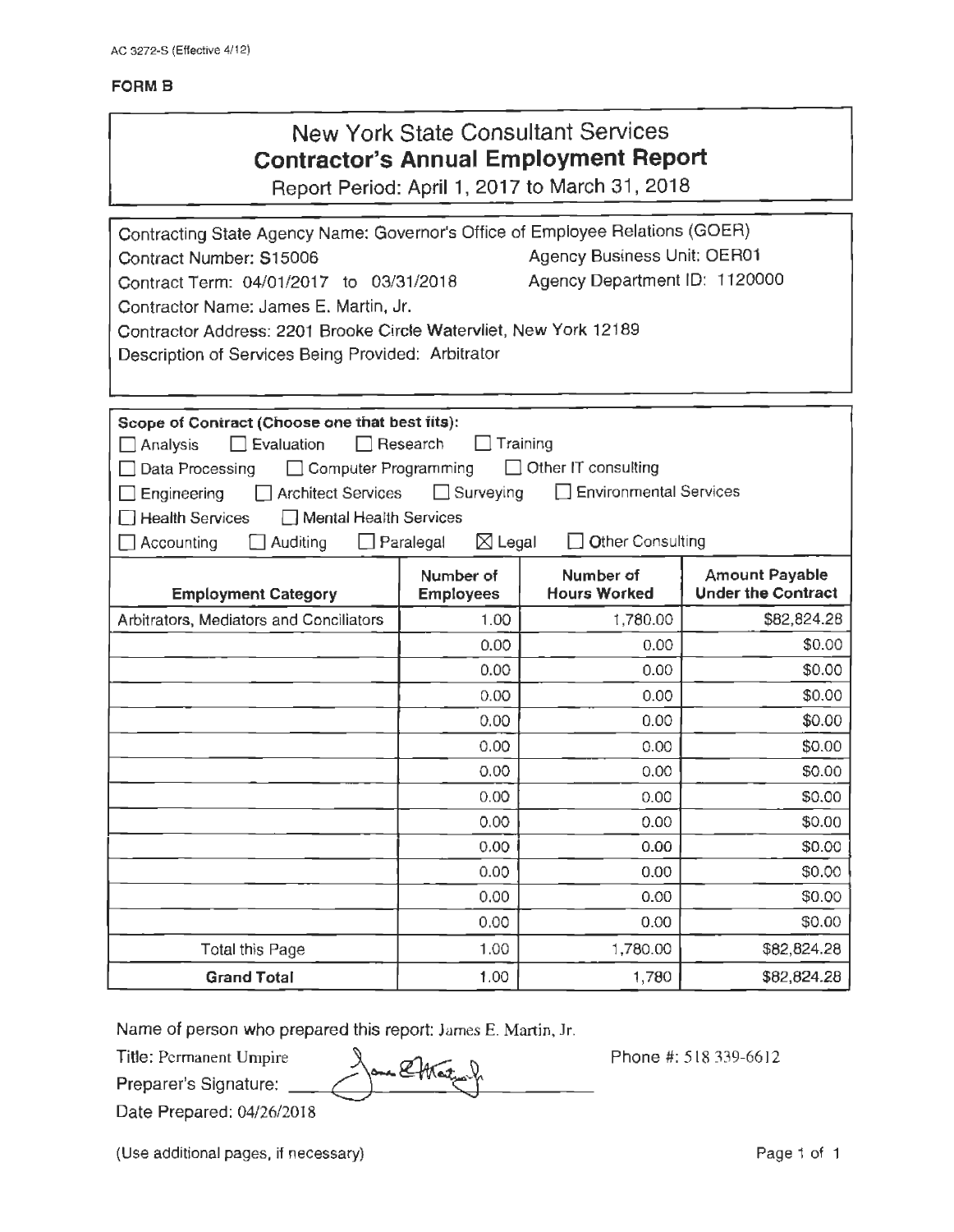|                                                                                                                                                                                                                                                                                                                                                                                                                                                   |                               | <b>New York State Consultant Services</b><br><b>Contractor's Annual Employment Report</b><br>Report Period: April 1, 2017 to March 31, 2018 |                                                                                                                                     |  |
|---------------------------------------------------------------------------------------------------------------------------------------------------------------------------------------------------------------------------------------------------------------------------------------------------------------------------------------------------------------------------------------------------------------------------------------------------|-------------------------------|---------------------------------------------------------------------------------------------------------------------------------------------|-------------------------------------------------------------------------------------------------------------------------------------|--|
| Contracting State Agency Name: Governor's Office of Employee Relations (GOER)<br>Contract Number: S160012<br>Contract Term: 1/1/2017 to 12/31/2021<br>Contractor Name: John Paul Kowalchyk<br>Contractor Address: 252 Hudson Ave, Albany, NY 12210<br>Description of Services Being Provided: Job Skills and Adult Basic Training                                                                                                                 |                               | Agency Business Unit: OER01<br>Agency Department ID: 1120000                                                                                |                                                                                                                                     |  |
| Scope of Contract (Choose one that best fits):<br>Analysis<br>$\Box$ Evaluation<br>Research<br>Training<br>$\times$<br>Data Processing<br>Computer Programming<br>$\Box$ Other IT consulting<br>$\Box$ Engineering<br><b>Architect Services</b><br>$\Box$ Surveying<br><b>Environmental Services</b><br><b>Health Services</b><br>Mental Health Services<br>Accounting<br>Auditing<br>$\Box$ Paralegal<br>$\Box$ Legal<br><b>Other Consulting</b> |                               |                                                                                                                                             |                                                                                                                                     |  |
|                                                                                                                                                                                                                                                                                                                                                                                                                                                   |                               |                                                                                                                                             |                                                                                                                                     |  |
| <b>Employment Category</b>                                                                                                                                                                                                                                                                                                                                                                                                                        | Number of<br><b>Employees</b> | Number of<br><b>Hours Worked</b>                                                                                                            | <b>Amount Payable</b><br><b>Under the Contract</b>                                                                                  |  |
| Traiing and Develop Spec                                                                                                                                                                                                                                                                                                                                                                                                                          | 1.00                          | 535.00                                                                                                                                      |                                                                                                                                     |  |
|                                                                                                                                                                                                                                                                                                                                                                                                                                                   | 0.00                          | 0.00                                                                                                                                        |                                                                                                                                     |  |
|                                                                                                                                                                                                                                                                                                                                                                                                                                                   | 0.00                          | 0.00                                                                                                                                        |                                                                                                                                     |  |
|                                                                                                                                                                                                                                                                                                                                                                                                                                                   | 0.00                          | 0.00                                                                                                                                        |                                                                                                                                     |  |
|                                                                                                                                                                                                                                                                                                                                                                                                                                                   | 0.00                          | 0.00                                                                                                                                        |                                                                                                                                     |  |
|                                                                                                                                                                                                                                                                                                                                                                                                                                                   | 0.00                          | 0.00                                                                                                                                        |                                                                                                                                     |  |
|                                                                                                                                                                                                                                                                                                                                                                                                                                                   | 0.00                          | 0.00                                                                                                                                        |                                                                                                                                     |  |
|                                                                                                                                                                                                                                                                                                                                                                                                                                                   | 0.00                          | 0.00                                                                                                                                        |                                                                                                                                     |  |
|                                                                                                                                                                                                                                                                                                                                                                                                                                                   | 0.00                          | 0.00                                                                                                                                        |                                                                                                                                     |  |
|                                                                                                                                                                                                                                                                                                                                                                                                                                                   | 0.00                          | 0.00                                                                                                                                        |                                                                                                                                     |  |
|                                                                                                                                                                                                                                                                                                                                                                                                                                                   | 0.00                          | 0.00                                                                                                                                        |                                                                                                                                     |  |
|                                                                                                                                                                                                                                                                                                                                                                                                                                                   | 0.00                          | 0.00                                                                                                                                        |                                                                                                                                     |  |
|                                                                                                                                                                                                                                                                                                                                                                                                                                                   | 0.00                          | 0.00                                                                                                                                        | \$29,426.86<br>\$0.00<br>\$0.00<br>\$0.00<br>\$0.00<br>\$0.00<br>\$0.00<br>\$0.00<br>\$0.00<br>\$0.00<br>\$0.00<br>\$0.00<br>\$0.00 |  |
| <b>Total this Page</b>                                                                                                                                                                                                                                                                                                                                                                                                                            | 1.00                          | 535.00                                                                                                                                      | \$29,426.86                                                                                                                         |  |

Name of person who prepared this report: John Kowalchyk

ni

Title: Consultant

Preparer's Signature: Date Prepared: 5/3/2018 Phone #: 63 17023498

(Use additional pages, if necessary) example 2 and 2 and 2 and 2 and 2 and 2 and 2 and 2 and 2 and 2 and 2 and 2 and 2 and 2 and 2 and 2 and 2 and 2 and 2 and 2 and 2 and 2 and 2 and 2 and 2 and 2 and 2 and 2 and 2 and 2 a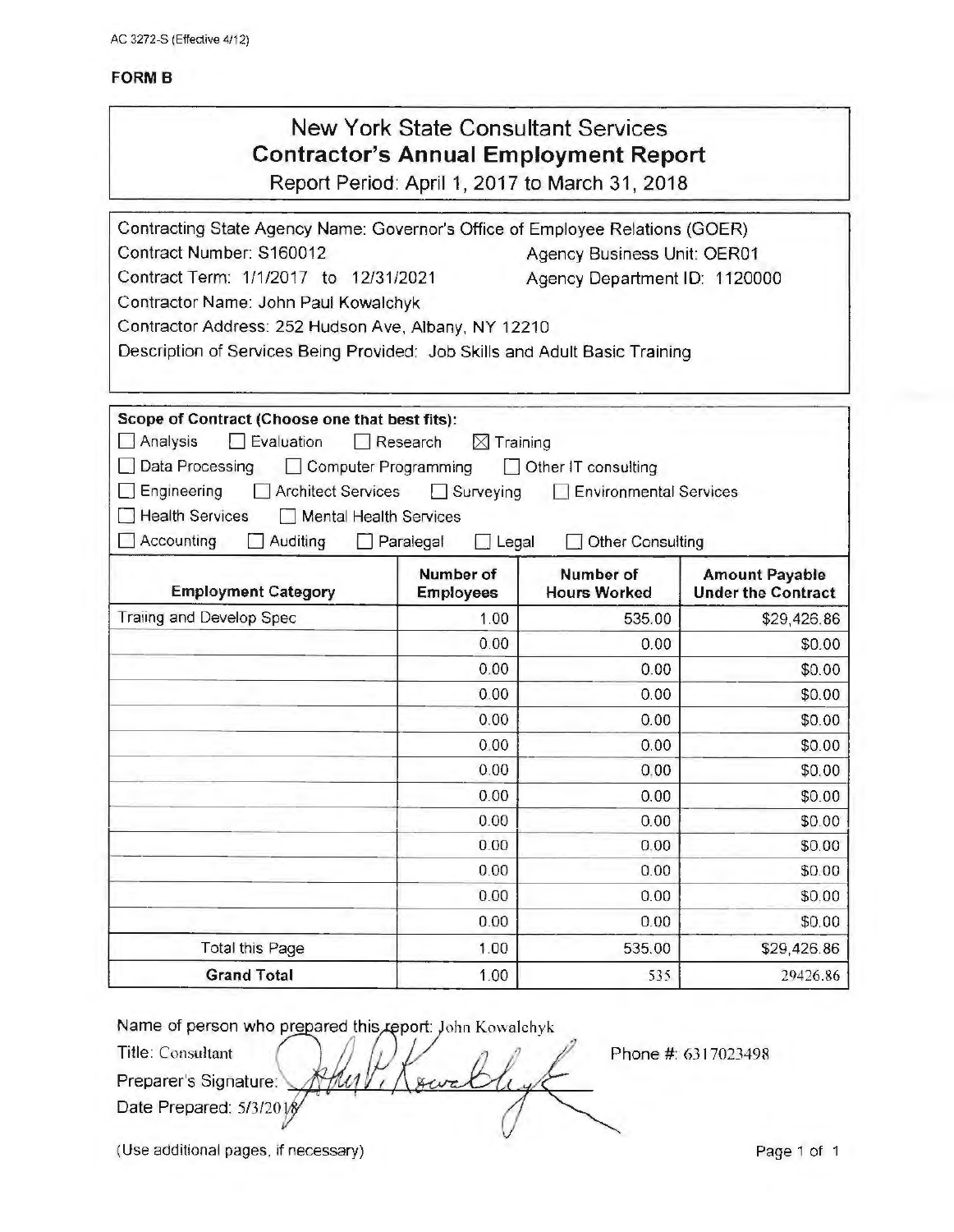#### FORM<sub>B</sub>

|                                                                                                                                                                                                                                                                                                                                                                                                                                                           |                               | New York State Consultant Services<br><b>Contractor's Annual Employment Report</b><br>Report Period: April 1, 2017 to March 31, 2018 |                                                    |
|-----------------------------------------------------------------------------------------------------------------------------------------------------------------------------------------------------------------------------------------------------------------------------------------------------------------------------------------------------------------------------------------------------------------------------------------------------------|-------------------------------|--------------------------------------------------------------------------------------------------------------------------------------|----------------------------------------------------|
| Contracting State Agency Name: Governor's Office of Employee Relations (GOER)<br>Contract Number: 0000000123<br>Contract Term: 12/1/17 to 12/31/17<br>Contractor Name: Michael J. Smith<br>Contractor Address: 84 Parkwyn Drive Delmar NY 12054<br>Description of Services Being Provided: Arbitrator Expedited Discipline Resolution Program<br><b>CSEA/NYS</b>                                                                                          |                               | <b>Agency Business Unit: OER01</b><br>Agency Department ID: 1120000                                                                  |                                                    |
| Scope of Contract (Choose one that best fits):<br>$\Box$ Analysis<br>$\Box$ Evaluation<br>$\Box$ Research<br>Training<br>□ Data Processing<br>$\Box$ Computer Programming<br>□ Other IT consulting<br>$\Box$ Engineering<br>□ Architect Services □ Surveying<br><b>Environmental Services</b><br>$\Box$ Health Services<br>Mental Health Services<br>$\Box$ Accounting<br>Auditing<br>$\Box$ Paralegal<br>$\square$ Legal<br>$\boxtimes$ Other Consulting |                               |                                                                                                                                      |                                                    |
| <b>Employment Category</b>                                                                                                                                                                                                                                                                                                                                                                                                                                | Number of<br><b>Employees</b> | Number of<br><b>Hours Worked</b>                                                                                                     | <b>Amount Payable</b><br><b>Under the Contract</b> |
| Arbitrator                                                                                                                                                                                                                                                                                                                                                                                                                                                | 1.00                          | 896.00                                                                                                                               | \$50,120                                           |
|                                                                                                                                                                                                                                                                                                                                                                                                                                                           | 0.00                          | 0.00                                                                                                                                 | \$0.00                                             |
|                                                                                                                                                                                                                                                                                                                                                                                                                                                           | 0.00                          | 0.00                                                                                                                                 | \$0.00                                             |
|                                                                                                                                                                                                                                                                                                                                                                                                                                                           | 0.00                          | V.<br>0.00                                                                                                                           | \$0.00                                             |
|                                                                                                                                                                                                                                                                                                                                                                                                                                                           | 0.00                          | 0.00                                                                                                                                 | \$0.00                                             |
|                                                                                                                                                                                                                                                                                                                                                                                                                                                           | 0.00                          | 0.00                                                                                                                                 | \$0.00                                             |
|                                                                                                                                                                                                                                                                                                                                                                                                                                                           | 0.00                          | 0.00                                                                                                                                 | \$0.00                                             |
|                                                                                                                                                                                                                                                                                                                                                                                                                                                           | 0.00                          | 0.00                                                                                                                                 | \$0.00                                             |
|                                                                                                                                                                                                                                                                                                                                                                                                                                                           | 0.00                          | 0.00                                                                                                                                 | \$0.00                                             |
|                                                                                                                                                                                                                                                                                                                                                                                                                                                           | 0.00                          | 0.00                                                                                                                                 | \$0.00                                             |
|                                                                                                                                                                                                                                                                                                                                                                                                                                                           | 0.00                          | 0.00                                                                                                                                 | \$0.00                                             |
|                                                                                                                                                                                                                                                                                                                                                                                                                                                           | 0.00                          | 0.00                                                                                                                                 | \$0.00                                             |
|                                                                                                                                                                                                                                                                                                                                                                                                                                                           | 0.00                          | 0.00                                                                                                                                 | \$0.00                                             |
| <b>Total this Page</b>                                                                                                                                                                                                                                                                                                                                                                                                                                    | 1.00                          | 896.00                                                                                                                               | \$<br>0.00                                         |
| <b>Grand Total</b>                                                                                                                                                                                                                                                                                                                                                                                                                                        |                               |                                                                                                                                      | \$50,120.00                                        |

Name of person who prepared this report: Michael J. Smith<br>
Title: Arbitrator<br>
Preparer's Signature: (2007) Title: Arbitrator  $\rho_{\text{reensner's Similar}}$ Preparer's Signature Date Prepared: 5/15/18

(Use additional pages, if necessary) example the extra set of the Page 1 of 1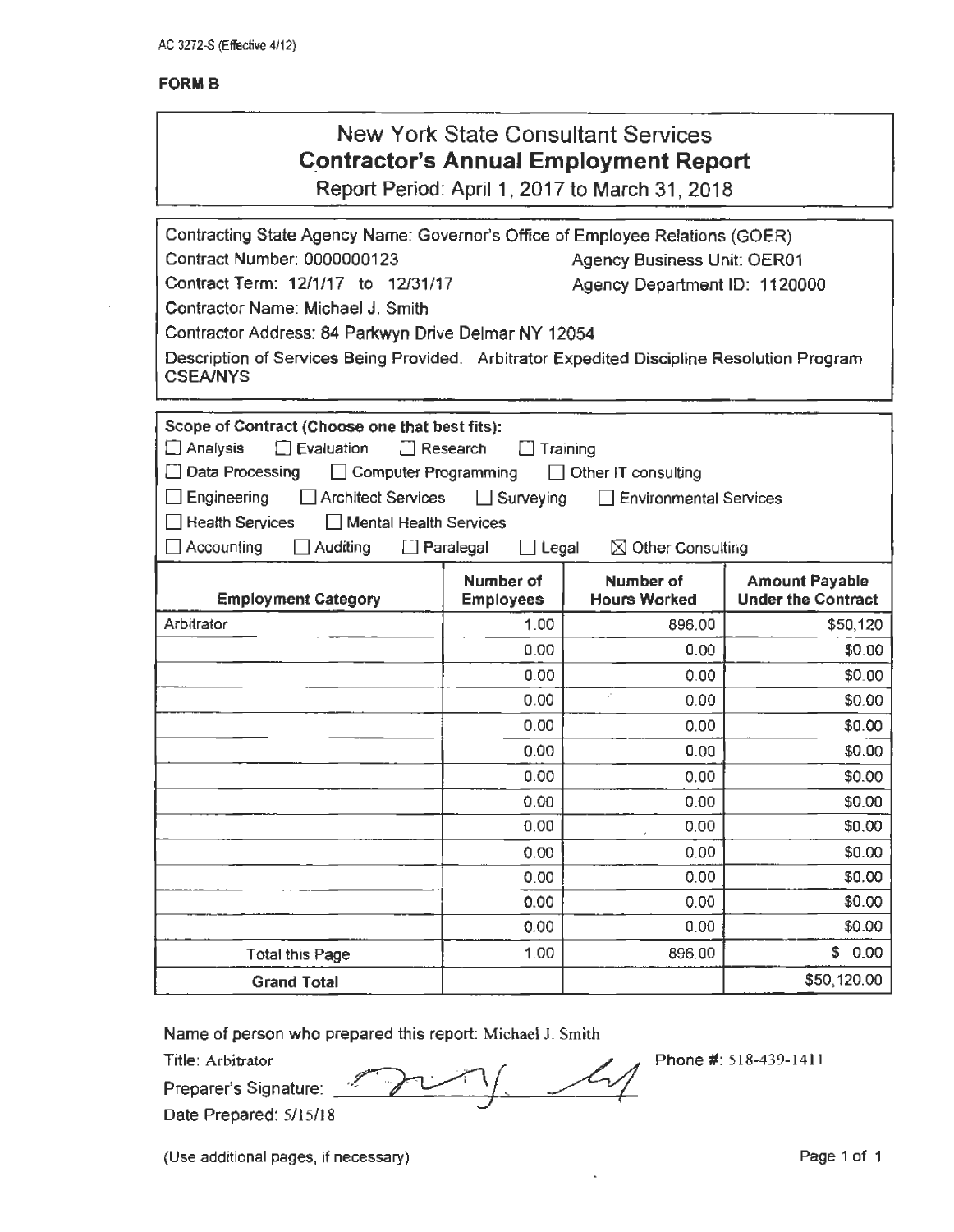|                                                                                                                                                                                                                                                                                                                                                 |                                                                                                                                                                                                                                                                                                        | New York State Consultant Services<br><b>Contractor's Annual Employment Report</b><br>Report Period: April 1, 2017 to March 31, 2018 |                                                    |  |  |
|-------------------------------------------------------------------------------------------------------------------------------------------------------------------------------------------------------------------------------------------------------------------------------------------------------------------------------------------------|--------------------------------------------------------------------------------------------------------------------------------------------------------------------------------------------------------------------------------------------------------------------------------------------------------|--------------------------------------------------------------------------------------------------------------------------------------|----------------------------------------------------|--|--|
| Contracting State Agency Name: Governor's Office of Employee Relations (GOER)<br>Contract Number: 0000000446<br>Contract Term: 01/30/2017 to 3//31/2018<br>Contractor Name: Stafkings/Royal Temporaries, Inc.<br>Contractor Address: 64 Hawley Street, Binghamton, NY 13901<br>Description of Services Being Provided: Administrative Assistant |                                                                                                                                                                                                                                                                                                        | <b>Agency Business Unit: OER01</b><br>Agency Department ID: 1120000                                                                  |                                                    |  |  |
| $\Box$ Analysis<br>Evaluation<br>$\Box$ Data Processing<br>$\square$ Engineering<br>$\Box$ Health Services<br>$\Box$ Accounting<br>Auditing                                                                                                                                                                                                     | Scope of Contract (Choose one that best fits):<br>$\sqcap$ Research<br>Training<br>□ Computer Programming<br>$\Box$ Other IT consulting<br><b>Architect Services</b><br>$\Box$ Surveying<br><b>Environmental Services</b><br>Mental Health Services<br>⊠ Other Consulting<br>$\Box$ Legal<br>Paralegal |                                                                                                                                      |                                                    |  |  |
|                                                                                                                                                                                                                                                                                                                                                 |                                                                                                                                                                                                                                                                                                        |                                                                                                                                      |                                                    |  |  |
|                                                                                                                                                                                                                                                                                                                                                 | Number of                                                                                                                                                                                                                                                                                              | Number of<br><b>Hours Worked</b>                                                                                                     | <b>Amount Payable</b><br><b>Under the Contract</b> |  |  |
| <b>Employment Category</b><br>Secretaries and Administrative<br>Assistants, Except Legal, Medical, and<br>Executive                                                                                                                                                                                                                             | <b>Employees</b><br>1.00                                                                                                                                                                                                                                                                               | 1,777.52                                                                                                                             | \$41,096.26                                        |  |  |
|                                                                                                                                                                                                                                                                                                                                                 | 0.00                                                                                                                                                                                                                                                                                                   | 0.00                                                                                                                                 | \$0.00                                             |  |  |
|                                                                                                                                                                                                                                                                                                                                                 | 0.00                                                                                                                                                                                                                                                                                                   | 0.00                                                                                                                                 | \$0.00                                             |  |  |
|                                                                                                                                                                                                                                                                                                                                                 | 0.00                                                                                                                                                                                                                                                                                                   | 0.00                                                                                                                                 | \$0.00                                             |  |  |
|                                                                                                                                                                                                                                                                                                                                                 | 0.00                                                                                                                                                                                                                                                                                                   | 0.00                                                                                                                                 | \$0.00                                             |  |  |
|                                                                                                                                                                                                                                                                                                                                                 | 0.00                                                                                                                                                                                                                                                                                                   | 0.00                                                                                                                                 | \$0.00                                             |  |  |
|                                                                                                                                                                                                                                                                                                                                                 | 0.00                                                                                                                                                                                                                                                                                                   | 0.00                                                                                                                                 | \$0.00                                             |  |  |
|                                                                                                                                                                                                                                                                                                                                                 | 0.00                                                                                                                                                                                                                                                                                                   | 0.00                                                                                                                                 | \$0.00                                             |  |  |
|                                                                                                                                                                                                                                                                                                                                                 | 0.00                                                                                                                                                                                                                                                                                                   | 0.00                                                                                                                                 | \$0.00                                             |  |  |
|                                                                                                                                                                                                                                                                                                                                                 | 0.00                                                                                                                                                                                                                                                                                                   | 0.00                                                                                                                                 | \$0.00                                             |  |  |
|                                                                                                                                                                                                                                                                                                                                                 | 0.00                                                                                                                                                                                                                                                                                                   | 0.00                                                                                                                                 | \$0.00                                             |  |  |
|                                                                                                                                                                                                                                                                                                                                                 | 0.00                                                                                                                                                                                                                                                                                                   | 0.00                                                                                                                                 | \$0.00                                             |  |  |
|                                                                                                                                                                                                                                                                                                                                                 | 0.00                                                                                                                                                                                                                                                                                                   | 0.00                                                                                                                                 | \$0.00                                             |  |  |
| Total this Page                                                                                                                                                                                                                                                                                                                                 | 1.00                                                                                                                                                                                                                                                                                                   | 1,777.52                                                                                                                             | \$41,096.26                                        |  |  |

Name of person who prepared this report: Christine Robinson

Title: Administrative Coordinator Phone #: 607 772-8080

Preparer's Signature: <u>U-</u>

Date Prepared: 04/27/2018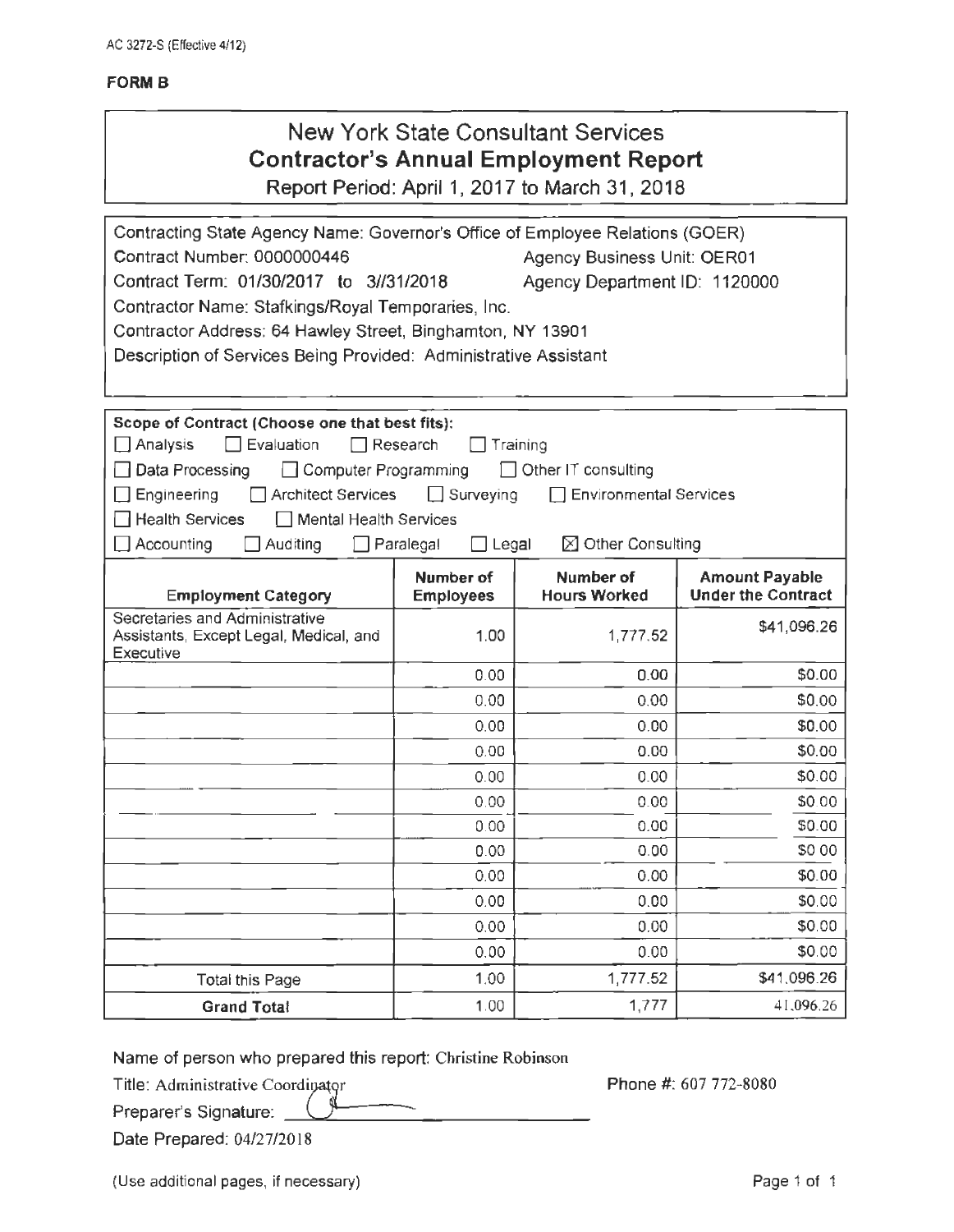### FORM<sub>B</sub>

| <b>New York State Consultant Services</b><br><b>Contractor's Annual Employment Report</b><br>Report Period: April 1, 2017 to March 31, 2018                                                                                                                                                                                                                                                                                                                   |                          |                                  |                                                    |  |
|---------------------------------------------------------------------------------------------------------------------------------------------------------------------------------------------------------------------------------------------------------------------------------------------------------------------------------------------------------------------------------------------------------------------------------------------------------------|--------------------------|----------------------------------|----------------------------------------------------|--|
| Contracting State Agency Name: Governor's Office of Employee Relations (GOER)<br>Contract Number: 457 (0000000 457)<br><b>Agency Business Unit: OER01</b><br>Contract Term: 04/01/2017 to 03/31/2018<br>Agency Department ID: 1120000<br>Contractor Name: Nexus Staffing Inc.<br>Contractor Address: 99 Tulip Ave. Floral Park, NY 11001<br>Description of Services Being Provided: Administrative Assistant                                                  |                          |                                  |                                                    |  |
| Scope of Contract (Choose one that best fits):<br>Analysis<br>$\Box$ Evaluation<br>Research<br>Training<br>$\boxtimes$ Data Processing<br>$\Box$ Computer Programming<br>$\Box$ Other IT consulting<br>Engineering<br><b>Architect Services</b><br>$\Box$ Surveying<br><b>Environmental Services</b><br><b>Health Services</b><br>$\Box$ Mental Health Services<br>$\Box$ Legal<br>Accounting<br>$\boxtimes$ Other Consulting<br>Auditing<br>$\Box$ Paralegal |                          |                                  |                                                    |  |
|                                                                                                                                                                                                                                                                                                                                                                                                                                                               | Number of                |                                  |                                                    |  |
| <b>Employment Category</b>                                                                                                                                                                                                                                                                                                                                                                                                                                    |                          | Number of<br><b>Hours Worked</b> | <b>Amount Payable</b><br><b>Under the Contract</b> |  |
| <b>Executive Secretaries and</b><br>Administrative Assistants                                                                                                                                                                                                                                                                                                                                                                                                 | <b>Employees</b><br>1.00 | 1,732.25                         | \$31,732.80                                        |  |
|                                                                                                                                                                                                                                                                                                                                                                                                                                                               | 0.00                     | 0.00                             | \$0.00                                             |  |
|                                                                                                                                                                                                                                                                                                                                                                                                                                                               | 0.00                     | 0.00                             | \$0.00                                             |  |
|                                                                                                                                                                                                                                                                                                                                                                                                                                                               | 0.00                     | 0.00                             | \$0.00                                             |  |
|                                                                                                                                                                                                                                                                                                                                                                                                                                                               | 0.00                     | 0.00                             | \$0.00                                             |  |
|                                                                                                                                                                                                                                                                                                                                                                                                                                                               | 0.00                     | 0.00                             | \$0.00                                             |  |
|                                                                                                                                                                                                                                                                                                                                                                                                                                                               | 0.00                     | 0,00                             | \$0.00                                             |  |
|                                                                                                                                                                                                                                                                                                                                                                                                                                                               | 0.00                     | 0.00                             | \$0.00                                             |  |
|                                                                                                                                                                                                                                                                                                                                                                                                                                                               | 0.00                     | 0.00                             | \$0.00                                             |  |
|                                                                                                                                                                                                                                                                                                                                                                                                                                                               | 0.00                     | 0.00                             | \$0.00                                             |  |
|                                                                                                                                                                                                                                                                                                                                                                                                                                                               | 0.00                     | 0.00                             | \$0.00                                             |  |
|                                                                                                                                                                                                                                                                                                                                                                                                                                                               | 0.00                     | 0.00                             | \$0.00                                             |  |
|                                                                                                                                                                                                                                                                                                                                                                                                                                                               | 0.00                     | 0.00                             | \$0.00                                             |  |
| <b>Total this Page</b><br><b>Grand Total</b>                                                                                                                                                                                                                                                                                                                                                                                                                  | 1.00<br>1.00             | 1,732.25<br>1,732                | \$<br>0.00<br>31,732.80                            |  |

Name of person who prepared this report: Marilyn Richardson

Title: Client Service Associate **Phone #: 5162165860** 

Preparer's Signature: */IJ,z,.,* 4/17 */2:/1h¢1a@an;-2*  Date Prepared: 04/27/2018

(Use additional pages, if necessary) example that the extra set of the Page 1 of 1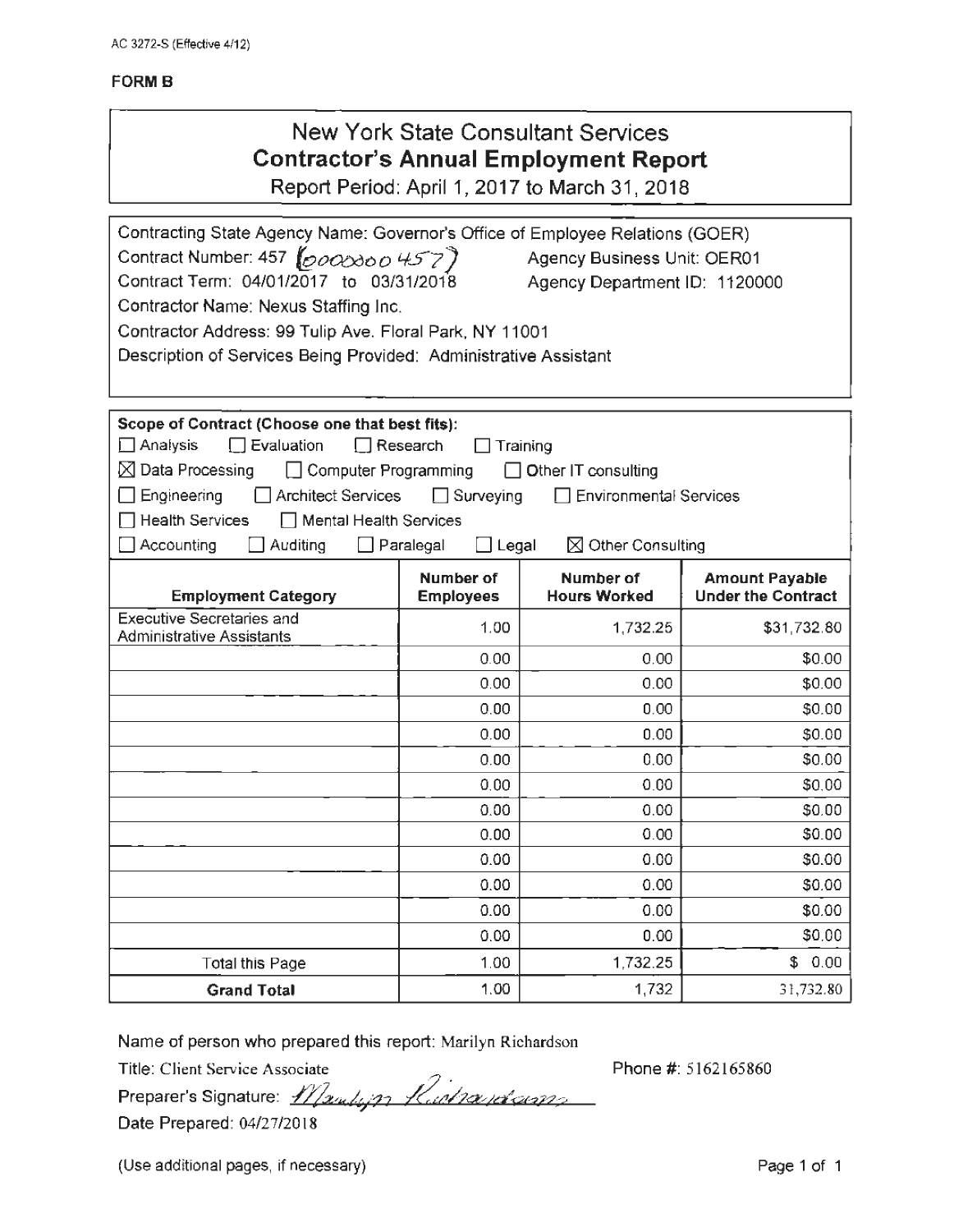# New York State Consultant Services Contractor's Annual Employment Report

Report Period: April 1, 2017 to March 31, 2018

| Contracting State Agency Name: Governor's Office of Employee Relations (GOER)<br>Contract Number: 0000000477<br><b>Agency Business Unit: OER01</b><br>Contract Term: 12/06/2016 to 05/19/2017<br>Agency Department ID: 1120000 |                                      |                                  |                                                    |  |
|--------------------------------------------------------------------------------------------------------------------------------------------------------------------------------------------------------------------------------|--------------------------------------|----------------------------------|----------------------------------------------------|--|
| Contractor Name: Abby Straus, A. Straus & Associates, Inc.                                                                                                                                                                     |                                      |                                  |                                                    |  |
| Contractor Address: 947 Apple Valley Rd. Ashfield, MA 01330                                                                                                                                                                    |                                      |                                  |                                                    |  |
| Description of Services Being Provided: professional development                                                                                                                                                               |                                      |                                  |                                                    |  |
|                                                                                                                                                                                                                                |                                      |                                  |                                                    |  |
| Scope of Contract (Choose one that best fits):                                                                                                                                                                                 |                                      |                                  |                                                    |  |
| $\Box$ Analysis<br>$\exists$ Evaluation                                                                                                                                                                                        | $\boxtimes$ Training<br>Research     |                                  |                                                    |  |
| Data Processing<br>$\Box$ Computer Programming                                                                                                                                                                                 |                                      | $\Box$ Other IT consulting       |                                                    |  |
| Engineering<br><b>Architect Services</b>                                                                                                                                                                                       | $\Box$ Surveying                     | Environmental Services           |                                                    |  |
| <b>Health Services</b><br>Mental Health Services                                                                                                                                                                               |                                      |                                  |                                                    |  |
| Accounting<br>Auditing                                                                                                                                                                                                         | $\Box$ Paralegal<br>$\Box$ Legal     | <b>Other Consulting</b>          |                                                    |  |
|                                                                                                                                                                                                                                |                                      |                                  |                                                    |  |
| <b>Employment Category</b>                                                                                                                                                                                                     | <b>Number of</b><br><b>Employees</b> | Number of<br><b>Hours Worked</b> | <b>Amount Payable</b><br><b>Under the Contract</b> |  |
| 11-3131.00                                                                                                                                                                                                                     | 2.00                                 | 72.00                            | 10,800.00                                          |  |
|                                                                                                                                                                                                                                | 0.00                                 | 0.00                             | \$0.00                                             |  |
|                                                                                                                                                                                                                                | 0.00                                 | 0.00                             | \$0.00                                             |  |
|                                                                                                                                                                                                                                | 0.00                                 | 0.00                             | \$0.00                                             |  |
|                                                                                                                                                                                                                                | 0.00                                 | 0.00                             | \$0.00                                             |  |
|                                                                                                                                                                                                                                | 0.00                                 | 0.00                             | \$0.00                                             |  |
|                                                                                                                                                                                                                                | 0.00                                 | 0.00                             | \$0.00                                             |  |
|                                                                                                                                                                                                                                | 0.00                                 | 0.00                             | \$0.00                                             |  |
|                                                                                                                                                                                                                                | 0.00                                 | 0.00                             | \$0.00                                             |  |
|                                                                                                                                                                                                                                | 0.00                                 | 0.00                             | \$0.00                                             |  |
|                                                                                                                                                                                                                                | 0.00                                 | 0.00                             | \$0.00                                             |  |
|                                                                                                                                                                                                                                | 0.00                                 | 0.00                             | \$0.00                                             |  |
|                                                                                                                                                                                                                                | 0.00                                 | 0.00                             | \$0.00                                             |  |
| <b>Total this Page</b>                                                                                                                                                                                                         | 2.00                                 | 72.00                            | \$0.00                                             |  |
| <b>Grand Total</b>                                                                                                                                                                                                             |                                      |                                  | \$10,800.00                                        |  |

Name of person who prepared this report: Abby Straus<br>Title: President *j*//;<br>

Title: President<br>Preparer's Signature: Date Prepared: 05/14/2018

Phone#: 413-687-4433

(Use additional pages, if necessary)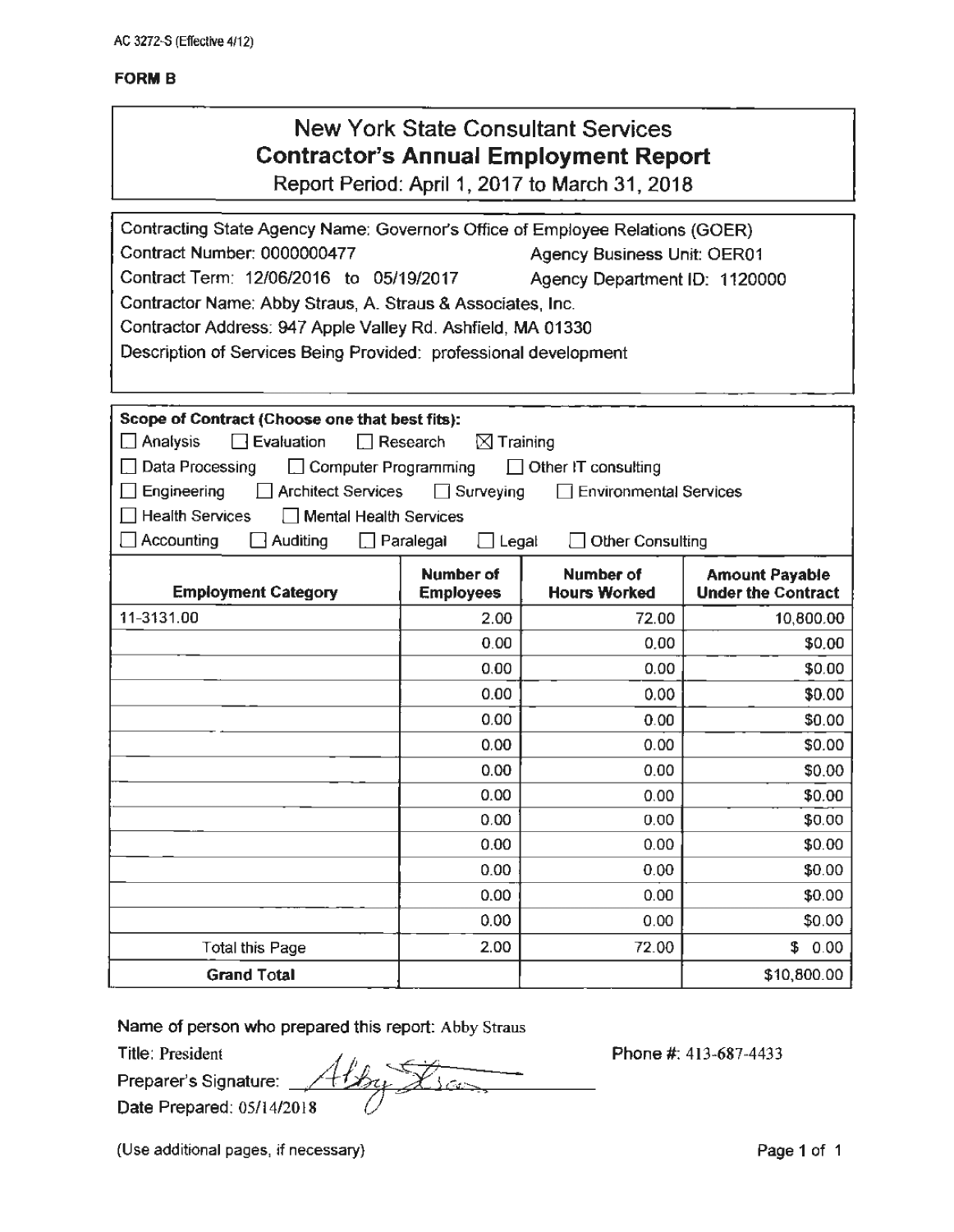# New York State Consultant Services **Contractor's Annual Employment Report**

Report Period: April 1, 2017 to March 31, 2018

| Contracting State Agency Name: Governor's Office of Employee Relations (GOER) |                                  |                                    |                           |  |  |
|-------------------------------------------------------------------------------|----------------------------------|------------------------------------|---------------------------|--|--|
| Contract Number: 0000000478                                                   |                                  | <b>Agency Business Unit: OER01</b> |                           |  |  |
| Contract Term: 07/11/2017 to 03/31/2018<br>Agency Department ID: 1120000      |                                  |                                    |                           |  |  |
| Contractor Name: Cogent Infotech Corporation                                  |                                  |                                    |                           |  |  |
| Contractor Address: 1035 Boyce Road, Suite 108, Pittsburgh, PA 15241          |                                  |                                    |                           |  |  |
| Description of Services Being Provided: Administrative Assistant              |                                  |                                    |                           |  |  |
|                                                                               |                                  |                                    |                           |  |  |
|                                                                               |                                  |                                    |                           |  |  |
| Scope of Contract (Choose one that best fits):                                |                                  |                                    |                           |  |  |
| □ Analysis<br>$\Box$ Evaluation                                               | $\Box$ Research                  | Training                           |                           |  |  |
| Data Processing<br>Computer Programming                                       |                                  | Other IT consulting                |                           |  |  |
| $\Box$ Engineering<br>Architect Services                                      | Surveying                        | <b>Environmental Services</b>      |                           |  |  |
| <b>Health Services</b><br>Mental Health Services                              |                                  |                                    |                           |  |  |
| $\exists$ Accounting<br>Auditing                                              | $\Box$ Legal<br>$\Box$ Paralegal | $\boxtimes$ Other Consulting       |                           |  |  |
|                                                                               | Number of                        | Number of                          | <b>Amount Payable</b>     |  |  |
| <b>Employment Category</b>                                                    | <b>Employees</b>                 | <b>Hours Worked</b>                | <b>Under the Contract</b> |  |  |
| 43-6014.00 - Secretaries and                                                  |                                  |                                    |                           |  |  |
| <b>Administrative Assistants, Except</b><br>Legal, Medical, and Executive     | 1.00                             | 1,280.00                           | \$26,368.00               |  |  |
|                                                                               | 0.00                             | 0.00                               | \$0.00                    |  |  |
|                                                                               | 0.00                             | 0.00                               | \$0.00                    |  |  |
|                                                                               | 0.00                             | 0.00                               | \$0,00                    |  |  |
|                                                                               | 0.00                             | 0.00                               | \$0.00                    |  |  |
| \$0.00<br>0.00<br>0.00                                                        |                                  |                                    |                           |  |  |
|                                                                               | 0.00                             | 0.00                               | \$0.00                    |  |  |
|                                                                               | 0.00                             | 0.00                               | \$0.00                    |  |  |
|                                                                               | 0.00                             | 0.00                               | \$0.00                    |  |  |
|                                                                               | 0.00                             | 0.00                               | \$0.00                    |  |  |
|                                                                               | 0.00                             | 0.00                               | \$0.00                    |  |  |
|                                                                               | 0.00                             | 0.00                               | \$0.00                    |  |  |
|                                                                               | 0.00                             | 0.00                               | \$0.00                    |  |  |
|                                                                               |                                  |                                    |                           |  |  |
| <b>Total this Page</b>                                                        | 1.00                             | 1,280.00                           | \$26,368.00               |  |  |
| <b>Grand Total</b>                                                            | 1.00                             | 1,280                              | \$26,368.00               |  |  |

Name of person who prepared this report: Thomas M. Ferguson

Title: General Counsel & Director of Human Resources ryon  $\langle n \rangle$ 

Phone #: 412-951-7257

Preparer's Signature:

Date Prepared: 05/15/2018

(Use additional pages, if necessary) example that the example of the Page 1 of 1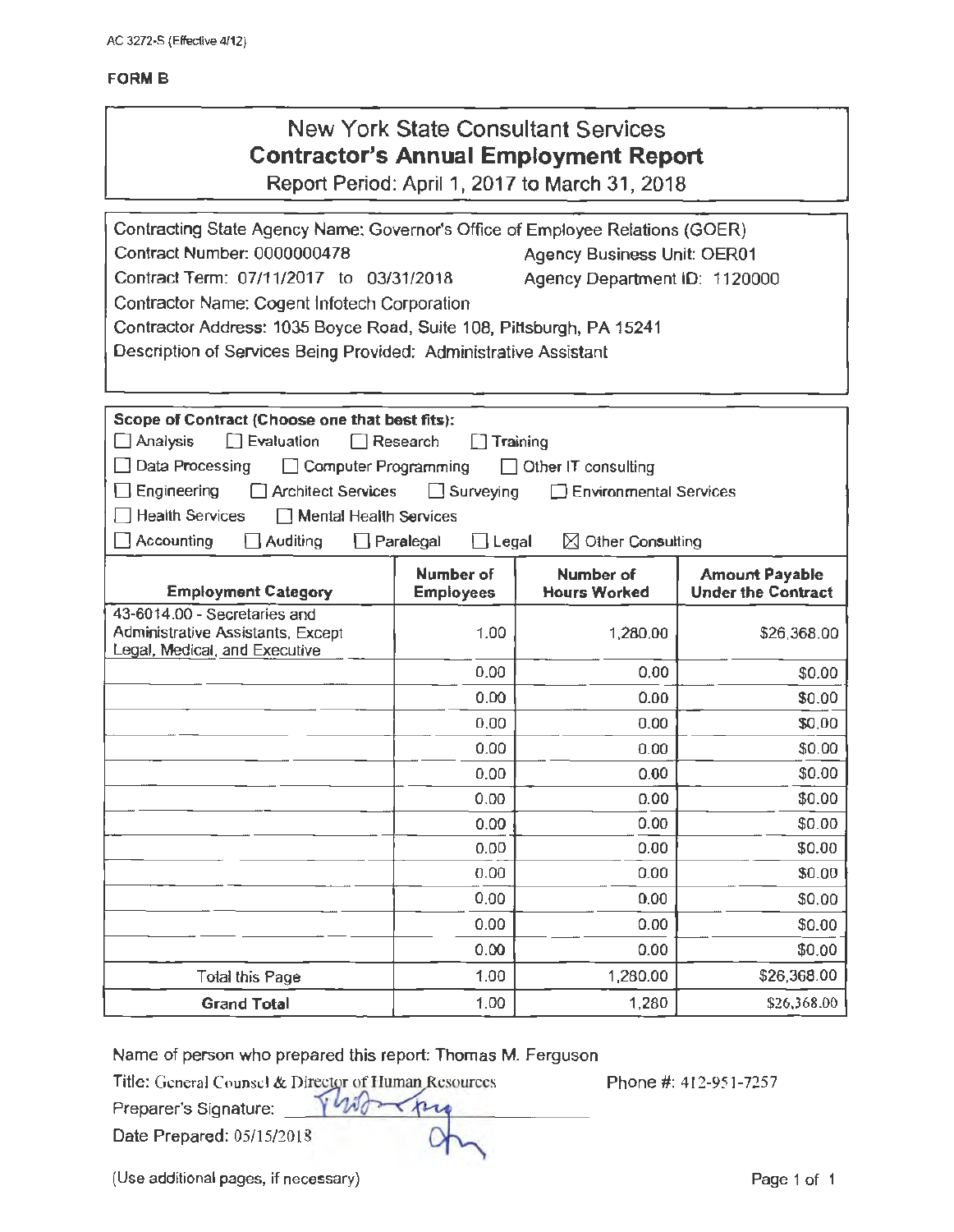# New York State Consultant Services **Contractor's Annual Employment Report**

Report Period: April 1, 2017 to March 31, 2018

| Contracting State Agency Name: Governor's Office of Employee Relations (GOER)                   |                      |                                                        |                           |
|-------------------------------------------------------------------------------------------------|----------------------|--------------------------------------------------------|---------------------------|
| Contract Number: 0000000480<br><b>Agency Business Unit: OER01</b>                               |                      |                                                        |                           |
| Contract Term: 7//17/2017 to 3/31/2018<br>Agency Department ID: 1120000                         |                      |                                                        |                           |
| Contractor Name: Dynamic Training Inc.                                                          |                      |                                                        |                           |
| Contractor Address: 40 West 84th Street, Suite 4A; New York, NY 10024                           |                      |                                                        |                           |
| Description of Services Being Provided: Full day training programs for NYS EAP Coordinators     |                      |                                                        |                           |
| on Managing Difficult Workplace Relationships                                                   |                      |                                                        |                           |
|                                                                                                 |                      |                                                        |                           |
| Scope of Contract (Choose one that best fits):<br>$\Box$ Evaluation                             | $\Box$ Research      |                                                        |                           |
| <b>∃</b> Analysis<br>□ Data Processing                                                          | $\boxtimes$ Training |                                                        |                           |
| $\Box$ Computer Programming<br><b>Architect Services</b>                                        | $\Box$ Surveying     | □ Other IT consulting<br><b>Environmental Services</b> |                           |
| $\Box$ Engineering<br><b>Health Services</b><br>Mental Health Services                          |                      |                                                        |                           |
|                                                                                                 |                      |                                                        |                           |
| Accounting<br>$\Box$ Auditing<br><b>Other Consulting</b><br>$\Box$ Paralegal<br>$\square$ Legai |                      |                                                        |                           |
|                                                                                                 | <b>Number of</b>     | <b>Number of</b>                                       | <b>Amount Payable</b>     |
| <b>Employment Category</b>                                                                      | <b>Employees</b>     | <b>Hours Worked</b>                                    | <b>Under the Contract</b> |
| 13-1151.00                                                                                      | 1.00                 | 200.00                                                 | \$28,405.56               |
|                                                                                                 | 0.00                 | 0.00                                                   | \$0.00                    |
|                                                                                                 | 0.00                 | 0.00                                                   | \$0.00                    |
|                                                                                                 | 0.00                 | 0.00                                                   | \$0.00                    |
|                                                                                                 | 0.00                 | 0.00                                                   | \$0.00                    |
|                                                                                                 | 0.00                 | 0.00                                                   | \$0.00                    |
|                                                                                                 | 0.00                 | 0.00                                                   | \$0.00                    |
|                                                                                                 | 0.00                 | 0.00                                                   | \$0.00                    |
|                                                                                                 | 0.00                 | 0.00                                                   | \$0.00                    |
|                                                                                                 | 0.00                 | 0.00                                                   | \$0.00                    |
|                                                                                                 | 0.00                 | 0.00                                                   | \$0.00                    |
|                                                                                                 | 0.00                 | 0.00                                                   | \$0.00                    |
|                                                                                                 | 0.00                 | 0.00                                                   | \$0.00                    |
| <b>Total this Page</b>                                                                          | 1.00                 | 200.00                                                 | \$28,405.56               |

Name of person who prepared this report Todd Mohrmann Title: President, Dynamic T Phone #: 518-369-9353<br>Preparer's Signature: Ann All And Branch Content: 518-369-9353<br>Date Preparer: 04/2000 And Content: 04/2000 And Preparer: 04/2000 And Preparer: 04/2000 And Preparer: 04/2000 Date Prepared: 04/25/2018

(Use additional pages, if necessary) example that the example of the Page 1 of 1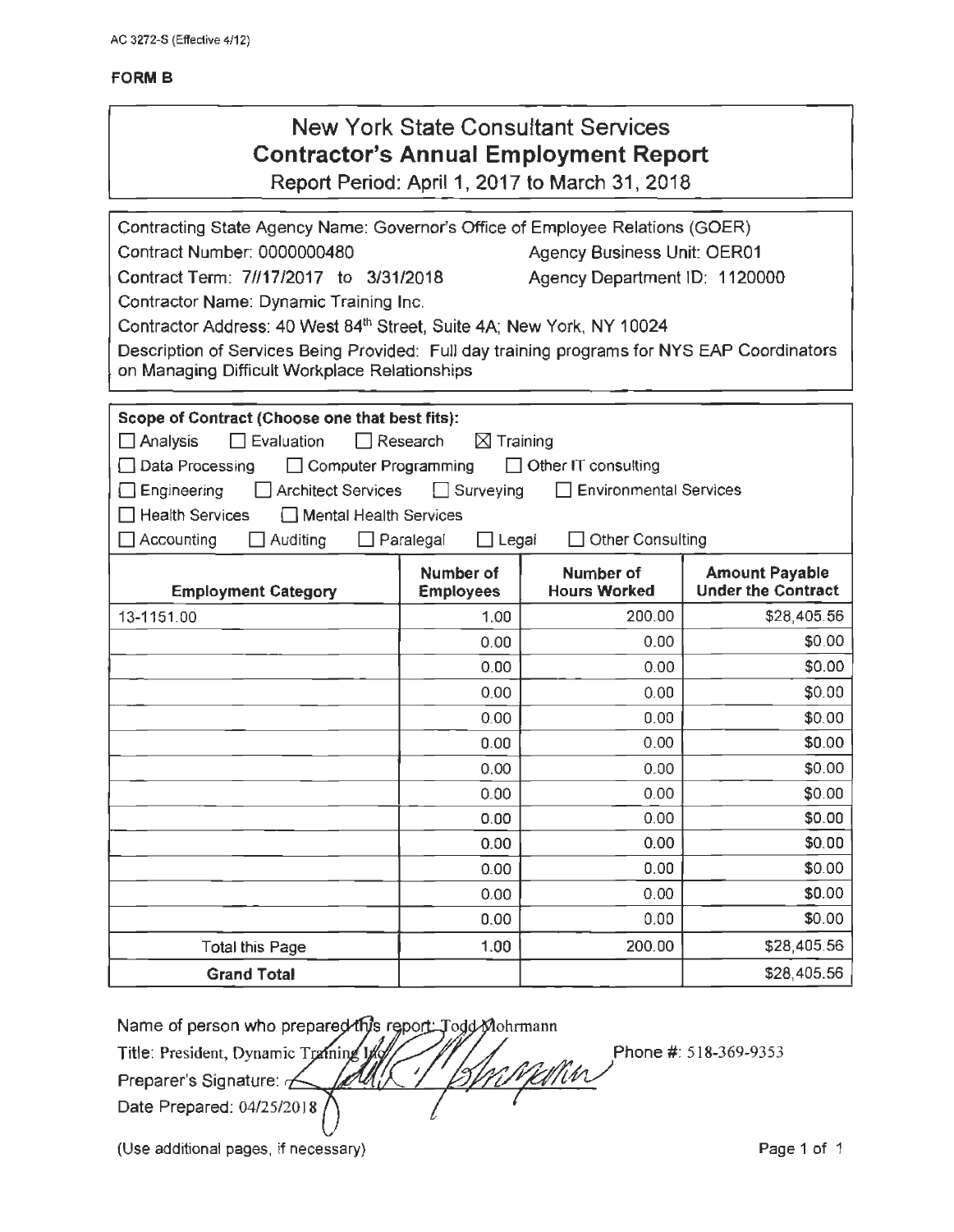### New York State Consultant Services **Contractor's Annual Employment Report**

Report Period: April 1, 2017 to March 31, 2018

| Contracting State Agency Name: Governor's Office of Employee Relations (GOER)        |                                         |                                         |                                                    |
|--------------------------------------------------------------------------------------|-----------------------------------------|-----------------------------------------|----------------------------------------------------|
| Contract Number: 0000000481                                                          | <b>Agency Business Unit: OER01</b>      |                                         |                                                    |
| Contract Term: 04/01/2017 to 03/31/2018                                              | Agency Department ID: 1120000           |                                         |                                                    |
| Contractor Name: Lesa Densmore                                                       |                                         |                                         |                                                    |
| Contractor Address: 64 Frost rd. Windsor, NY. 13865                                  |                                         |                                         |                                                    |
| Description of Services Being Provided: Consulting / Training                        |                                         |                                         |                                                    |
| Scope of Contract (Choose one that best fits):<br>Evaluation<br>$\Box$ Analysis<br>H | $\Box$ Research<br>$\boxtimes$ Training |                                         |                                                    |
| Data Processing<br>Computer Programming                                              |                                         | Other IT consulting                     |                                                    |
| Engineering<br><b>Architect Services</b>                                             | $\Box$ Surveying                        | Environmental Services                  |                                                    |
| Health Services<br>Mental Health Services                                            |                                         |                                         |                                                    |
| $\Box$ Accounting<br>Auditing                                                        | $\Box$ Paralegal<br>$\Box$ Legal        | <b>Other Consulting</b>                 |                                                    |
| <b>Employment Category</b>                                                           | Number of<br><b>Employees</b>           | <b>Number of</b><br><b>Hours Worked</b> | <b>Amount Payable</b><br><b>Under the Contract</b> |
| 13-1151.00                                                                           | 1.00                                    | 125.00                                  | \$25,870.50                                        |
|                                                                                      | 0.00                                    | 0.00                                    | \$0.00                                             |
|                                                                                      | 0.00                                    | 0.00                                    | \$0.00                                             |
|                                                                                      | 0.00                                    | 0.00                                    | \$0.00                                             |
|                                                                                      | 0.00                                    | 0.00                                    | \$0.00                                             |
|                                                                                      | 0.00                                    | 0.00                                    | \$0.00                                             |
|                                                                                      | 0.00                                    | 0.00                                    | \$0.00                                             |
|                                                                                      | 0.00                                    | 0.00                                    | \$0.00                                             |
|                                                                                      | 0.00                                    | 0.00                                    | \$0.00                                             |
|                                                                                      | 0.00                                    | 0.00                                    | \$0.00                                             |
|                                                                                      | 0,00                                    | 0.00                                    | \$0.00                                             |
|                                                                                      | 0,00                                    | 0.00                                    | \$0.00                                             |
|                                                                                      | 0.00                                    | 0.00                                    | \$0.00                                             |
| <b>Total this Page</b>                                                               | 1.00                                    | 125.00                                  | \$25,870.50                                        |
| <b>Grand Total</b>                                                                   | 1.00                                    | 125                                     | \$25,870.50                                        |

Name of person who prepared this report: Lesa Densmore Name of person who prepared this report: Lesa Densmore<br>Title: Owner Phone #: 607-221-0157<br>Preparer's Signature:

Preparer's Signature:

Date Prepared: 05/07/2018

(Use additional pages, if necessary) example of page of page of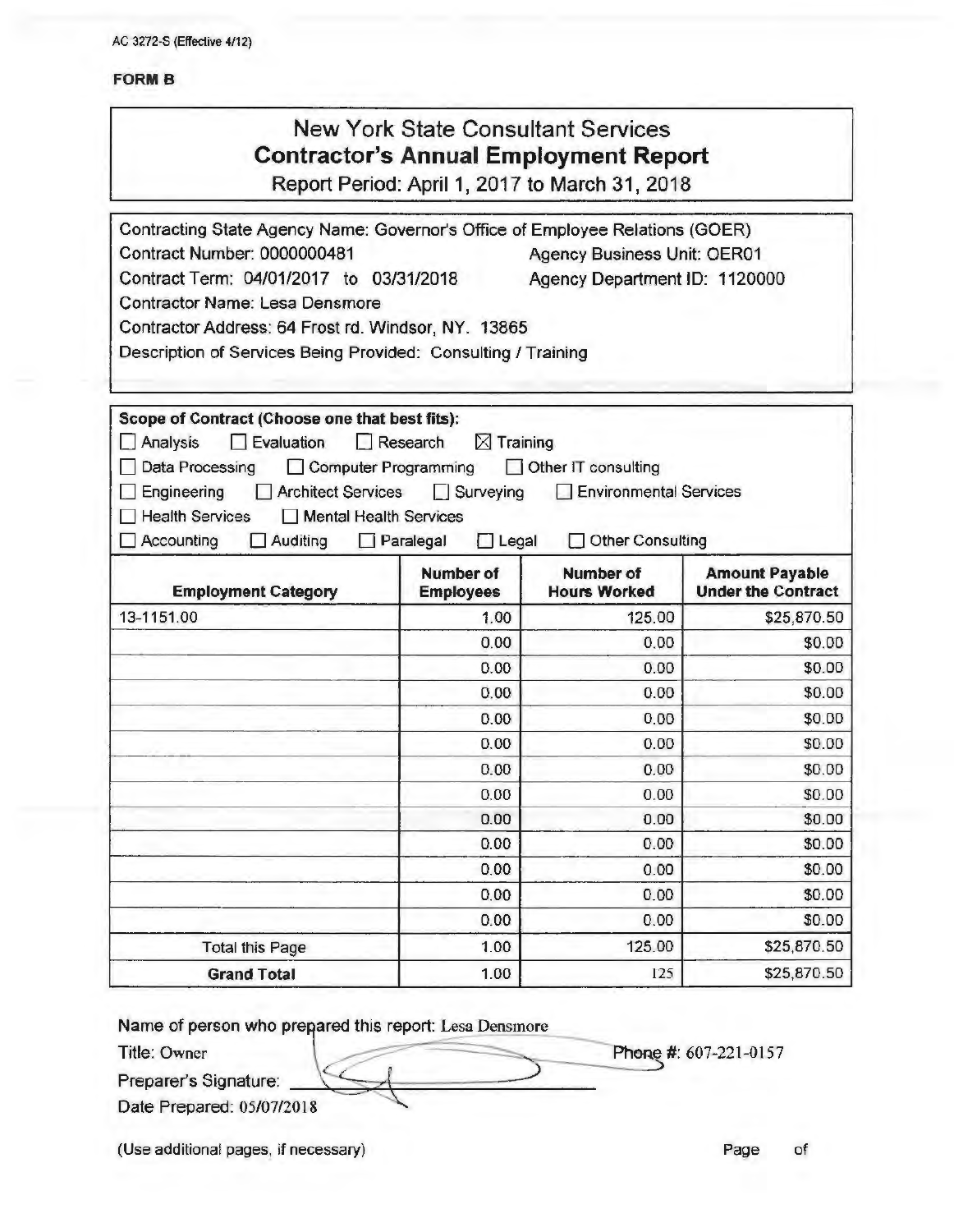### **New York State Consultant Services Contractor's Annual Employment Report**

Report Period: April 1, 2017 to March 31, 2018

| Contracting State Agency Name: Governor's Office of Employee Relations (GOER)                  |                                  |                                    |                           |  |
|------------------------------------------------------------------------------------------------|----------------------------------|------------------------------------|---------------------------|--|
| Contract Number: 0000000485                                                                    |                                  | <b>Agency Business Unit: OER01</b> |                           |  |
| Contract Term: 9/13/2017 to 3/22/2018                                                          |                                  | Agency Department ID: 1120000      |                           |  |
| Contractor Name: Wealth Education Exchange                                                     |                                  |                                    |                           |  |
| Contractor Address: 1174 Parkwood Blvd, Schenectady, NY, 12308                                 |                                  |                                    |                           |  |
| Description of Services Being Provided: Development and delivery of financial fitness training |                                  |                                    |                           |  |
| for EAP coordinators for FY2017-18                                                             |                                  |                                    |                           |  |
|                                                                                                |                                  |                                    |                           |  |
| Scope of Contract (Choose one that best fits):                                                 |                                  |                                    |                           |  |
| Analysis<br>Evaluation                                                                         | $\boxtimes$ Training<br>Research |                                    |                           |  |
| Computer Programming<br>Data Processing                                                        |                                  | $\Box$ Other IT consulting         |                           |  |
| Engineering<br><b>Architect Services</b>                                                       | $\Box$ Surveying                 | <b>Environmental Services</b>      |                           |  |
| <b>Health Services</b><br><b>Mental Health Services</b>                                        |                                  |                                    |                           |  |
| Accounting<br>Auditing                                                                         | Paralegal<br>$\Box$ Legal        | $\boxtimes$ Other Consulting       |                           |  |
| <b>Employment Category</b>                                                                     | Number of                        | Number of                          | <b>Amount Payable</b>     |  |
|                                                                                                | <b>Employees</b>                 | <b>Hours Worked</b>                | <b>Under the Contract</b> |  |
| 13-1151.00 Training and Development<br><b>Specialists</b>                                      | 2.00                             | 100.00                             | \$25,434.57               |  |
|                                                                                                | 0.00                             | 0.00                               | \$0.00                    |  |
|                                                                                                | 0.00                             | 0.00                               | \$0.00                    |  |
|                                                                                                | 0.00                             | 0.00                               | \$0.00                    |  |
|                                                                                                | 0.00                             | 0.00                               | \$0.00                    |  |
| 0.00.<br>0.00<br>\$0.00                                                                        |                                  |                                    |                           |  |
|                                                                                                |                                  |                                    |                           |  |
|                                                                                                | 0.00                             | 0.00                               | \$0.00                    |  |
|                                                                                                | 0.00                             | 0.00                               | \$0.00                    |  |
|                                                                                                | 0.00                             | 0.00                               | \$0.00                    |  |
|                                                                                                | 0.00                             | 0.00                               | \$0.00                    |  |
|                                                                                                | 0.00                             | 0.00                               | \$0.00                    |  |
|                                                                                                | 0.00                             | 0.00                               | \$0.00                    |  |
|                                                                                                | 0.00                             | 0.00                               | \$0.00                    |  |
| <b>Total this Page</b>                                                                         | 2.00                             | 100.00                             | \$25,434.57               |  |

Name of person who prepared this report: Angela Tatem Title:  $C_6$ ,  $f(x_0, dx_1)$ , Tabour Enterprise, Wealth Education<br>Title:  $C_6$ ,  $f(x_0, dx_1)$ , Tabour Enterprise, Wealth Education<br>Eschange Preparer's Signature: Congeda Tarten

Date Prepared: 0:// 24 22 28

(Use additional pages, if necessary)

 $\bar{z}$ 

Page  $\sigma f$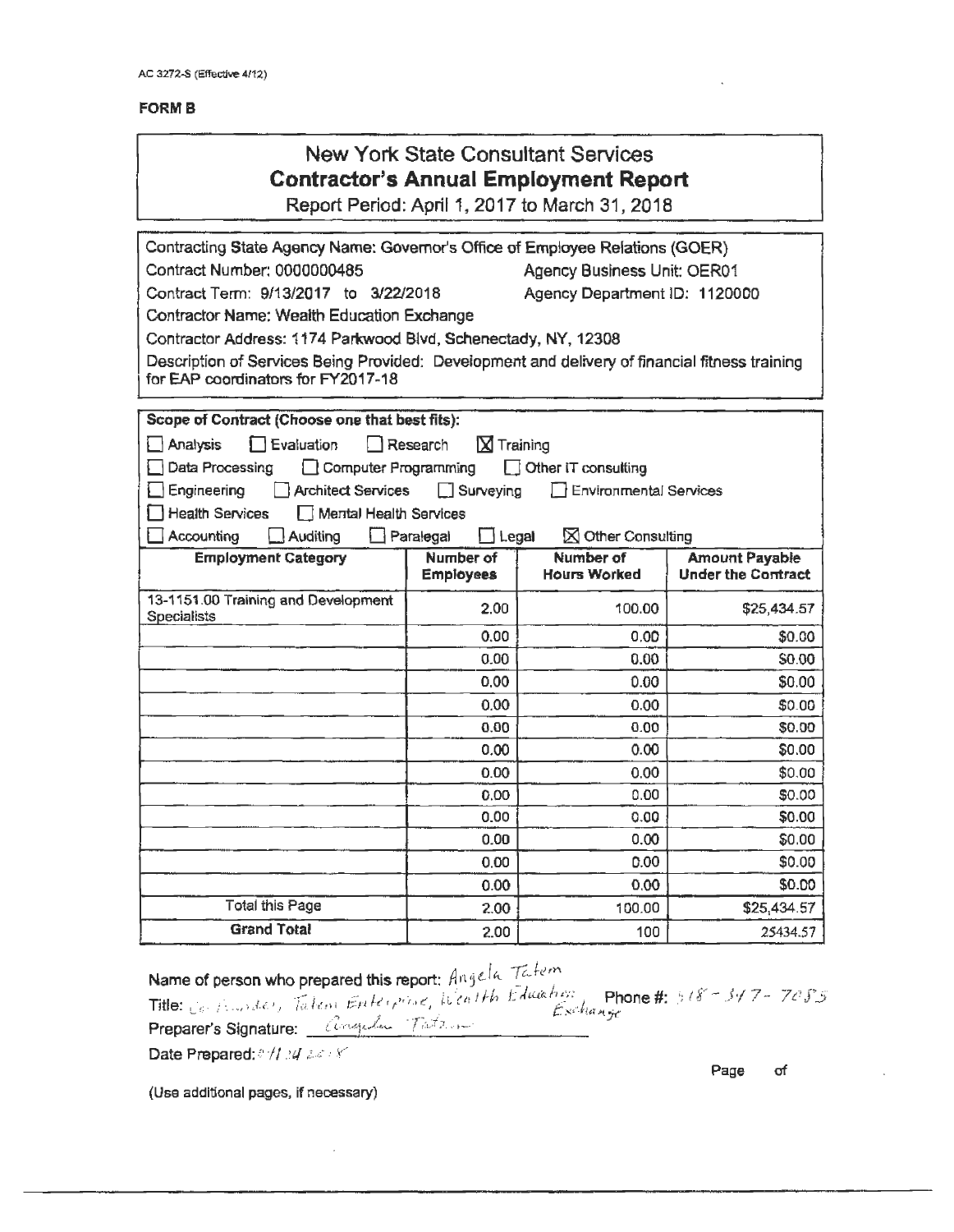| <b>New York State Consultant Services</b>      |
|------------------------------------------------|
| <b>Contractor's Annual Employment Report</b>   |
| Report Period: April 1, 2017 to March 31, 2018 |
|                                                |
|                                                |

| Contracting State Agency Name: Governor's Office of Employee Relations (GOER)                                                      |                                                                  |                                         |                                                    |  |  |
|------------------------------------------------------------------------------------------------------------------------------------|------------------------------------------------------------------|-----------------------------------------|----------------------------------------------------|--|--|
| Contract Number: 486                                                                                                               | <b>Agency Business Unit: OER01</b>                               |                                         |                                                    |  |  |
| Contract Term: 11/17/2016 to 03/31/2018<br>Agency Department ID: 1120000                                                           |                                                                  |                                         |                                                    |  |  |
| Contractor Name: Nexus Staffing Inc.                                                                                               |                                                                  |                                         |                                                    |  |  |
| Contractor Address: 99 Tulip Ave. Floral Park, NY 11001                                                                            |                                                                  |                                         |                                                    |  |  |
|                                                                                                                                    | Description of Services Being Provided: Administrative Assistant |                                         |                                                    |  |  |
|                                                                                                                                    |                                                                  |                                         |                                                    |  |  |
|                                                                                                                                    |                                                                  |                                         |                                                    |  |  |
| Scope of Contract (Choose one that best fits):<br>$\Box$ Analysis<br>$\Box$ Evaluation                                             | $\Box$ Research                                                  | Training                                |                                                    |  |  |
| $\boxtimes$ Data Processing<br>Computer Programming                                                                                |                                                                  | □ Other IT consulting                   |                                                    |  |  |
| Engineering<br><b>Architect Services</b>                                                                                           | $\Box$ Surveying                                                 | <b>Environmental Services</b>           |                                                    |  |  |
| <b>Health Services</b>                                                                                                             |                                                                  |                                         |                                                    |  |  |
| <b>Mental Health Services</b><br>$\Box$ Accounting<br>Auditing<br>$\Box$ Legal<br>$\boxtimes$ Other Consulting<br>$\Box$ Paralegal |                                                                  |                                         |                                                    |  |  |
|                                                                                                                                    |                                                                  |                                         |                                                    |  |  |
| <b>Employment Category</b>                                                                                                         | <b>Number of</b><br><b>Employees</b>                             | <b>Number of</b><br><b>Hours Worked</b> | <b>Amount Payable</b><br><b>Under the Contract</b> |  |  |
| <b>Executive Secretaries and</b>                                                                                                   | 1.00                                                             | 1568.25                                 | \$23,601.27                                        |  |  |
| <b>Adminisrtative Assistants</b>                                                                                                   | 0.00                                                             | 0.00                                    | \$0.00                                             |  |  |
| 0.00                                                                                                                               |                                                                  |                                         |                                                    |  |  |
| 0.00<br>\$0.00<br>0.00<br>0.00                                                                                                     |                                                                  |                                         |                                                    |  |  |
| \$0.00<br>0.00<br>0.00<br>\$0.00                                                                                                   |                                                                  |                                         |                                                    |  |  |
| 0.00<br>0.00<br>\$0.00                                                                                                             |                                                                  |                                         |                                                    |  |  |
| 0.00<br>\$0.00<br>0.00                                                                                                             |                                                                  |                                         |                                                    |  |  |
| 0.00<br>0.00<br>\$0.00                                                                                                             |                                                                  |                                         |                                                    |  |  |
| 0.00<br>0.00<br>\$0.00                                                                                                             |                                                                  |                                         |                                                    |  |  |
|                                                                                                                                    | 0.00                                                             | 0.00                                    | \$0.00                                             |  |  |
|                                                                                                                                    | 0.00                                                             | 0.00                                    | \$0.00                                             |  |  |
| 0.00<br>0.00<br>\$0.00                                                                                                             |                                                                  |                                         |                                                    |  |  |
| 0.00<br>0.00<br>\$0.00                                                                                                             |                                                                  |                                         |                                                    |  |  |
| 1.00<br>0.00<br>\$0.00<br>Total this Page                                                                                          |                                                                  |                                         |                                                    |  |  |
| 1.00<br>1,568<br>23,601.27<br><b>Grand Total</b>                                                                                   |                                                                  |                                         |                                                    |  |  |

Name of person who prepared this report: Marilyn Richardson

Title: Client Service Associate<br>Programme Signature: *Alexander Later Carlo* Preparer's Signature: ~../.~/"~1\_-\_ ,\_J.~u----~\_1\_/~./~rt ... .....:\_;;\_nz \_\_ ,.\_y\_ei\_.--.r<----t-,....,..,...\_ .\_ Date Prepared: 04/27/2018

Phone #: 516-216-5 860

(Use additional pages, if necessary) example the extra set of the Page 1 of 1